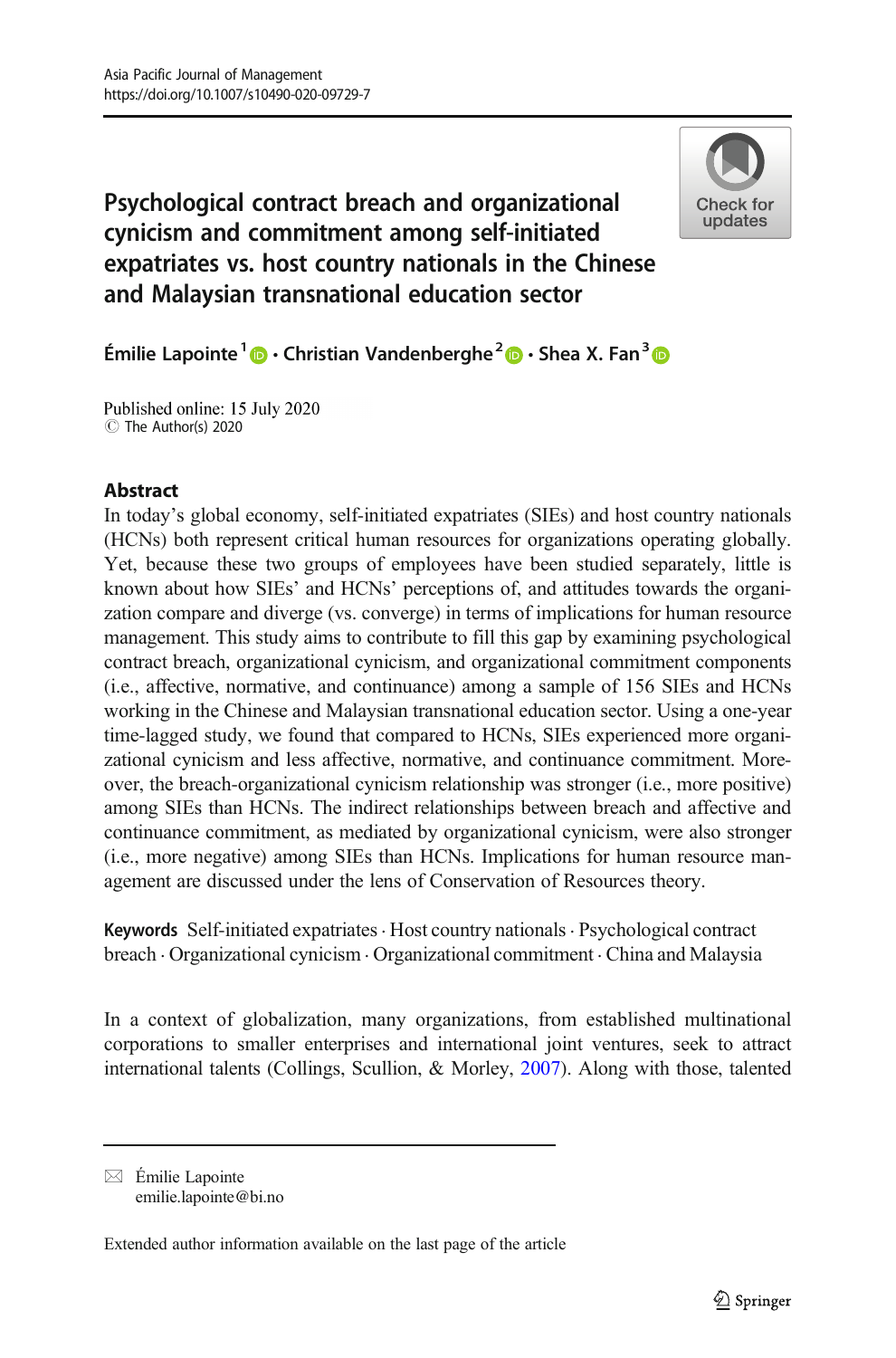individuals seek employment opportunities worldwide (Haslberger & Vaiman, [2013;](#page-20-0) Tharenou, [2013\)](#page-22-0). The workforce in many organizations is, as a result, becoming more diverse. Among others, self-initiated expatriates (i.e., individuals who seek employment outside of their home country on a self-initiated basis and do not aim to settle permanently in the host country; SIEs) have emerged as a central group of employees (Altman & Baruch, [2013](#page-18-0); Andersen, [2019](#page-19-0); Selmer, Andersen, & Cerdin, [2017](#page-22-0)). SIEs are increasingly working side-by-side with local employees (i.e., host country nationals; HCNs) (Kraimer, Takeuchi, & Frese, [2014](#page-20-0); Singh, Pereira, Mellahi, & Collings, [2019](#page-22-0)). Yet, very little research has jointly studied these two groups of employees.<sup>1</sup> This is an important research avenue because SIEs and HCNs are fundamentally different. They differ from one another, not only based on national origin but also in terms of the challenges they face and the resources they need. These fundamental differences likely shape SIEs' and HCNs' perceptions of, and attitudes towards the organization, as well as their implications. They may also point out the necessity, for organizations, to adjust human resource management practices to the needs of each group. This paper aims to address this research avenue by examining how SIEs and HCNs view and relate to their organization.

Drawing on principles from Conservation of Resources (COR) theory (Hobfoll, [1989\)](#page-20-0), we contend that, as a group of employees, SIEs are more likely to suffer from resource depletion or, in other words, to lack the resources they need, than HCNs. This should occur because SIEs are less familiar with the host country and the host organization than HCNs, hence see the resources they possess being highly solicited and have to acquire others, which they do not possess, to function effectively. This key difference should make SIEs more likely than HCNs to hold negative views and attitudes towards the organization (and less likely to hold positive ones), especially those views and attitudes that are known to be influenced by employees' resources. Given that previous COR research indicates that employees' resources affect and shape psychological contract breach perceptions (Robinson & Morrison, [2000\)](#page-22-0), organizational cynicism (Dean, Brandes, & Dharwadkar, [1998](#page-19-0)), and organizational commitment (Meyer & Allen, [1991;](#page-21-0) Meyer & Herscovitch, [2001](#page-21-0); Byrne & Hochwarter, [2008;](#page-19-0) Hobfoll & Shirom, [2001](#page-20-0); Kiazad, Seibert, & Kraimer, [2014;](#page-20-0) Lapointe et al., [2013;](#page-20-0) Lapointe, Vandenberghe, & Boudrias, [2011\)](#page-21-0), we focus on these key perceptions and attitudes in our study. We argue that, due to heightened resource depletion, SIEs, compared to HCNs, will report more psychological contract breach perceptions and organizational cynicism, and less affective, normative, and continuance commitment. Extending our COR theory reasoning to the examination of the relationships between our focal variables, we further argue that psychological contract breach will lead to increased organizational cynicism and, through organizational cynicism, to lower affective, normative, and continuance commitment among SIEs vs. HCNs.

This paper goes beyond previous research, which focused on either SIEs or HCNs (e.g., Hitotsuyanagi-Hansel, Froese, & Pak, [2016;](#page-20-0) Makkonen, [2017\)](#page-21-0). It reveals a more complete and nuanced understanding of how different groups of employees perceive

<sup>&</sup>lt;sup>1</sup> In this paper, we will use the word 'group' to refer to employees from the host country (i.e., HCNs) versus employees who do not originate from the host country but moved in the host country by themselves for employment purposes and without the intention of settling permanently in the host country (SIEs) (see Altman & Baruch, [2013](#page-18-0); Selmer et al., [2017\)](#page-22-0).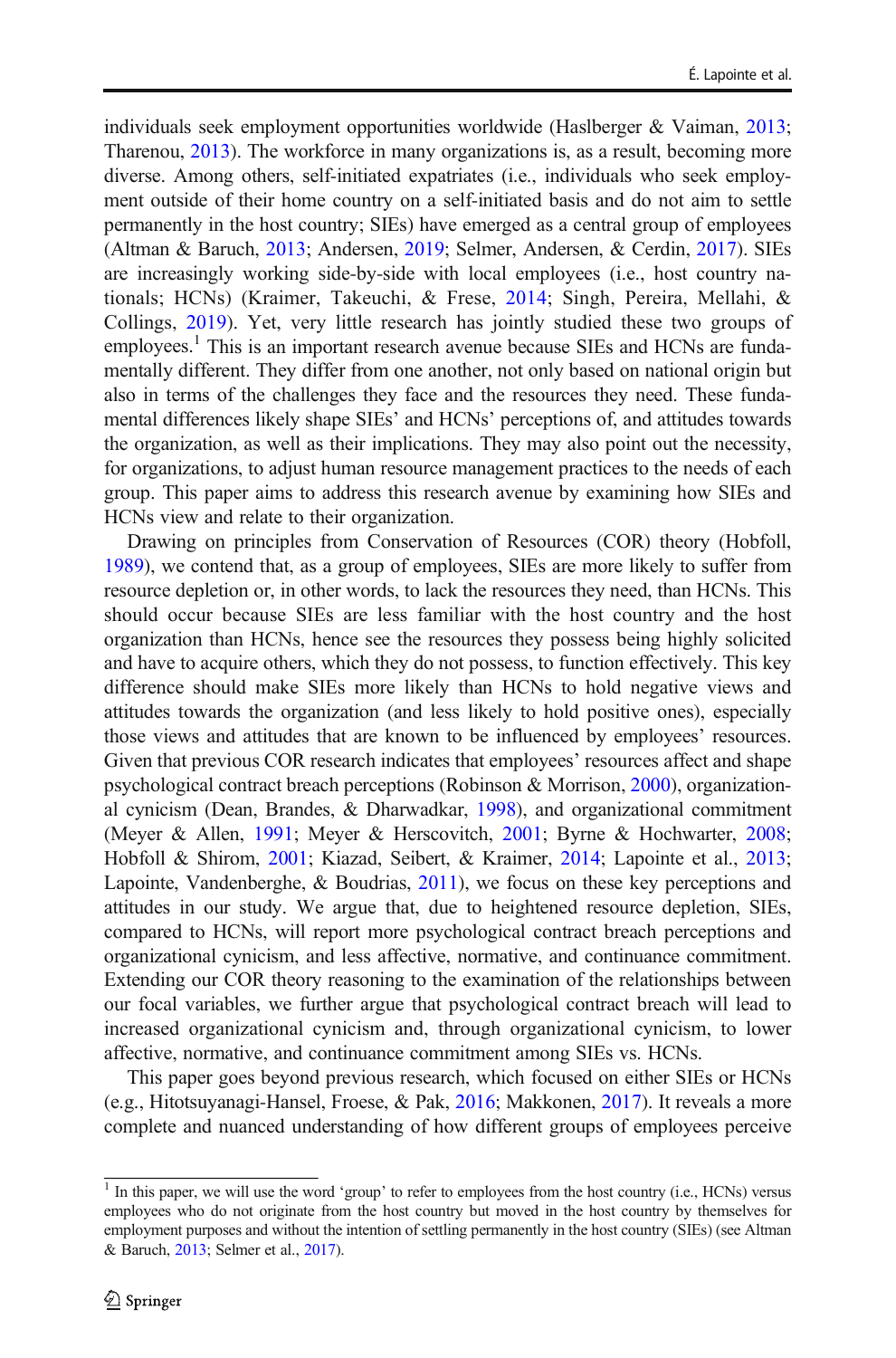and relate to their organization. We directly compared SIEs and HCNs on key variables and examined how group membership (SIE or HCN) *shapes* the relationships among variables. This twofold approach enables us to fully seize the implications that differences between SIEs and HCNs have for research and practice. By adopting a COR theory framework, we put at the forefront the notion of 'resource'. We show that resources are closely tied to employees' group membership (SIE vs. HCN). We also show that COR theory can help understand how to effectively manage the two groups that are SIEs and HCNs (Hobfoll, Halbesleben, Neveu, & Westman, [2018](#page-20-0); Kraimer et al., [2014](#page-20-0)) by suggesting that they may vary in the extent to which they experience resource depletion. Thus, this paper provides insights into how, in an increasingly globalized work context, organizations can better manage their employees (Kraimer et al., [2014\)](#page-20-0). Such an endeavor is particularly important in the Asia Pacific region. As shown by recent studies (Froese, [2012](#page-19-0); Halim, Bakar, & Mohamad, [2014;](#page-20-0) Makkonen, [2017;](#page-21-0) Richardson & Ng, [2019;](#page-22-0) Selmer & Lauring, [2014;](#page-22-0) Tang, Chang, & Cheng, [2017\)](#page-22-0), SIEs represent an important group of employees for organizations located in this region. They are, in fact, increasingly considered as part of local organizations' staffing strategy (Makkonen, [2016,](#page-21-0) [2017](#page-21-0)). Yet, Asia Pacific countries such as China and Malaysia are known to pose great challenges to organizations seeking to attract and retain global talented employees (Brookfield Global Relocation Services, [2016;](#page-19-0) Harvey, Speier, & Novecevic, [2001](#page-20-0); Yeung, Warner, & Rowley, [2008](#page-23-0)). Within these countries, human resource management challenges associated with employee attraction and retention are even more salient in the transnational education sector (Hassan & Hashim, [2011](#page-20-0); Lauring & Selmer, [2014](#page-21-0); Ramalu, Subramaniam, & Nadarajah, [2017;](#page-21-0) Richardson & Wong, [2018](#page-22-0)). To add relevance to our study, we therefore draw on a sample of SIEs and HCNs working in the Chinese and Malaysian transnational education sector. We also adopted a one-year time-lagged design to improve over previous research in the field, which has been mostly cross-sectional (see Cascio, [2012;](#page-19-0) Kraimer, Bolino, & Mead, [2016;](#page-20-0) Shaffer, Kraimer, Chen, & Bolino, [2012\)](#page-22-0).

## Theoretical background

#### An overview of COR theory

COR theory revolves, as mentioned above, around the notion of 'resource'. Resources include 'object resources (e.g., car, tools for work), condition resources (e.g., employment, tenure, seniority), personal resources (e.g., key skills and personal traits such as self-efficacy and optimism), and energy resources (e.g., credit, knowledge, money)' (Hobfoll et al., [2018,](#page-20-0) p. 105). Resources are, all in all, varied but, importantly, they all help individuals achieve their goals (Halbesleben, Neveu, Paustian-Underdahl, & Westman, [2014](#page-20-0)). It is this essential property that makes a specific object, condition, etc., a resource (Halbesleben et al., [2014\)](#page-20-0). COR theory also distinguishes between resource loss and resource gain. Resource loss occurs when resources are subtracted from individuals' resource pool and resource gain occurs when resources are added to individuals' resource pool (Halbesleben et al., [2014](#page-20-0)). Importantly, COR theory stipulates that resource loss is perceived as more salient by individuals than resource gain (Halbesleben et al., [2014\)](#page-20-0). Of similar importance, COR theory stipulates that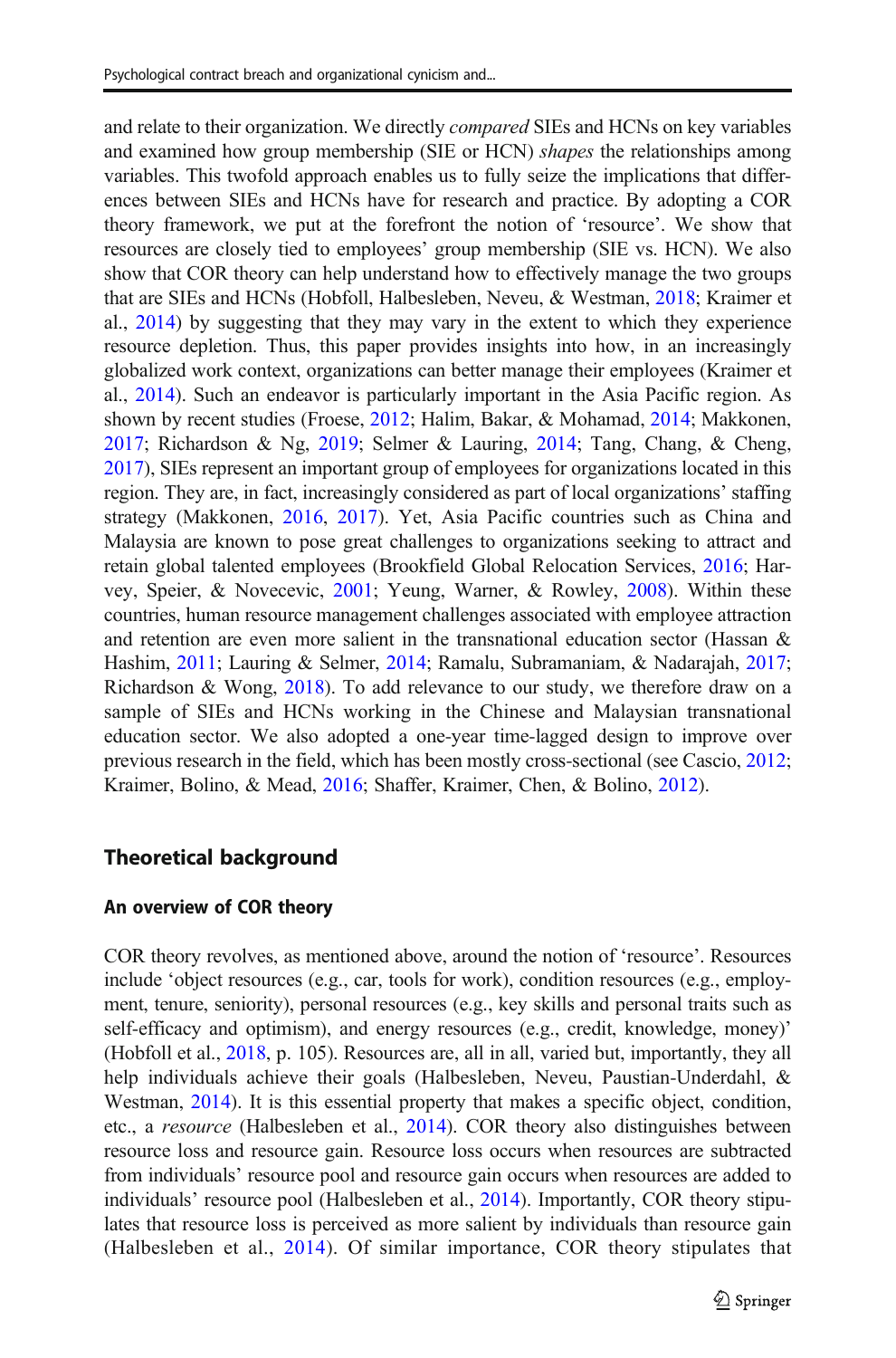individuals must invest resources to gain resources and protect themselves from losing resources or to recover from resource loss (Halbesleben et al., [2014\)](#page-20-0). When individuals do not possess enough resources, gaining new resources can prevent them from entering into a resource loss spiral (i.e., losing further resources over time) whereas, when individuals have enough resources, gaining new resources can further strengthen or help expand their existing resource pool (Halbesleben et al., [2014\)](#page-20-0). Taken together, these tenets highlight the fact that at least some resources are needed for individuals to function effectively. They also show that *resource depletion*, defined as a state in which individuals lack the resources they need, can be particularly debilitating (Halbesleben et al., [2014](#page-20-0); Hobfoll, [1989](#page-20-0); Hobfoll et al., [2018\)](#page-20-0). In this regard, Hobfoll and colleagues (Hobfoll, [1989](#page-20-0); Hobfoll et al., [2018](#page-20-0)) specify that environmental and contextual circumstances are critical to understand resource depletion and its deleterious consequences.

#### COR theory and SIEs vs. HCNs

A critical difference between SIEs and HCNs is that, for HCNs, the host country is a familiar environment while, for SIEs, it is a foreign environment. This difference should make SIEs more likely to experience resource depletion than HCNs, for two main reasons. First, SIEs should experience heightened resource depletion compared to HCNs because their resources should be more solicited in the host country than those of HCNs. Indeed, when individuals move beyond national or cultural borders, they need, for instance, more personal resources such as self-efficacy, flexibility, openness, tolerance of ambiguity and emotional sensitivity to adjust to the host country environment (Lazarova, Westman, & Shaffer, [2010;](#page-21-0) Zhu, Wanberg, Harrison, & Diehn, [2016\)](#page-23-0). Given that they move on their own, SIEs also need more energy resources such as time and physical energy (Ten Brummelhuis & Bakker, [2012\)](#page-22-0) to 'learn the ropes' independently or with very limited support (McDonnell & Scullion, [2013\)](#page-21-0). In contrast, HCNs navigate in an environment in which they are socially and culturally embedded, hence they are less likely to see their resources being solicited to deal with similar challenges and, if they do, they should more easily overcome obstacles and achieve their goals (Reiche, [2007;](#page-22-0) Tarique, Schuler, & Gong, [2006;](#page-22-0) Vance, Vaiman, & Andersen, [2009](#page-22-0)). Second, there should be a variety of resources that SIEs do not possess and need to acquire. To function effectively in the host country, they need to acquire local language skills, knowledge, and networks (Altman & Baruch, [2013](#page-18-0); Lee, [2005](#page-21-0); Suutari & Brewster, [2000;](#page-22-0) see also Caligiuri & Lazarova, [2002](#page-19-0); Kraimer, Wayne, & Jaworski, [2001](#page-20-0)). Similarly, in the work context, SIEs must acquire various resources to perform their tasks and build and maintain quality relationships with colleagues, clients, and other important stakeholders (Shen & Kram, [2011\)](#page-22-0). HCNs, due to their familiarity with the host country and the host organization, may not have to tackle this learning curve (Shen  $\&$ Kram, [2011](#page-22-0)).

To summarize, SIEs should be more likely to experience resource depletion than HCNs because (a) the resources they possess should be more solicited and (b) they will have to acquire new resources to function effectively. The heightened state of resource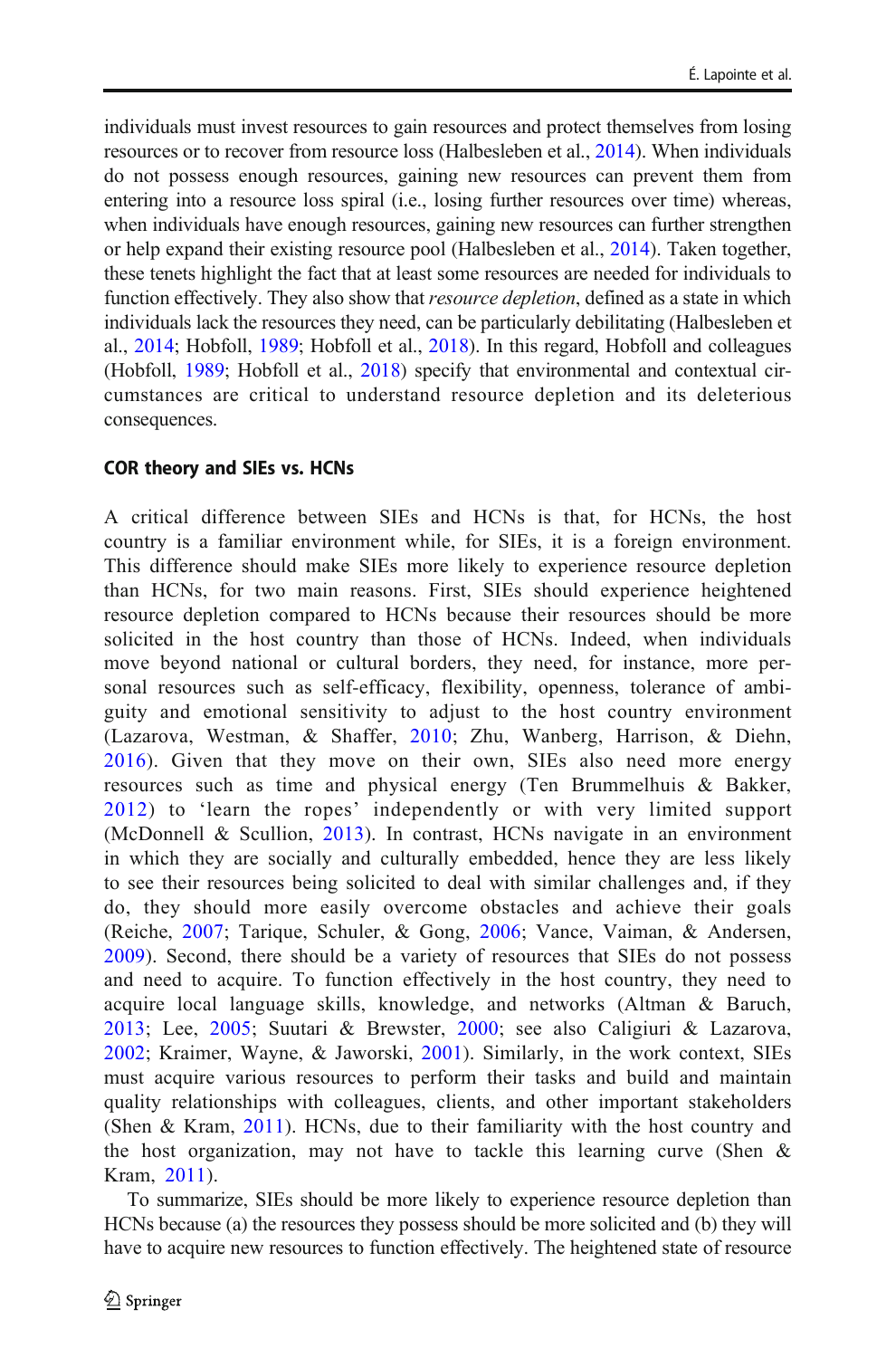depletion among SIEs (vs. HCNs) should adversely impact the perceptions and attitudes typically influenced by employees' resources. More specifically, the deleterious effect of resource depletion should translate into stronger perceptions of psychological contract breach, increased organizational cynicism, and lower organizational commitment among SIEs (vs. HCNs) (Byrne & Hochwarter, [2008;](#page-19-0) Hobfoll & Shirom, [2001;](#page-20-0) Kiazad et al., [2014](#page-20-0); Lapointe et al., [2013;](#page-20-0) Lapointe et al., [2011\)](#page-21-0). Employees' group membership (SIE vs. HCN) should also represent a significant moderator of the relations among contract breach, organizational cynicism, and organizational commitment. We further develop our reasoning around these ideas in the next section.

## Hypothesis development

#### Perceptions and attitudes among SIEs vs. HCNs

#### Psychological contract breach

Psychological contracts capture employees' beliefs about what they are entitled to receive, or should receive, based on perceived promises made by the organization and on normative expectations (Morrison & Robinson, [1997](#page-21-0); Rousseau, Hansen, & Tomprou, [2018\)](#page-22-0). Perceptions of unmet promises and expectations lead employees to experience psychological contract breach, that is to view that the organization failed to fulfill its obligations towards them (Morrison & Robinson, [1997](#page-21-0); Rousseau et al., [2018\)](#page-22-0). Psychological contract breach reflects employees' cognitive judgment and evaluation of the organization's obligations, hence may or may not align with the promises explicitly made by the organization (Coyle-Shapiro, Costa, Doden, & Chang, [2019;](#page-19-0) Rousseau et al., [2018](#page-22-0)). As we will argue below, SIEs should be more likely to report breach than HCNs.

Previous research shows that expatriates experience heightened uncertainty and ambiguity in the host country and view the organization as an essential source of help and support (McNulty, [2013](#page-21-0)). Stated otherwise, expatriates experience resource depletion *and* expect that the organization will provide the necessary resources to overcome the challenges they face and restore their resource pool (Halbesleben et al., [2014\)](#page-20-0). However, their organization might not be able to meet these expectations. Usually, when assigning corporate expatriates for international assignments, organizations include resources such as settling-in assistance, well-being support, language training, personal and family safety as well as work-related assistance in expatriates' package (McDonnell & Scullion, [2013;](#page-21-0) see also O'Donohue, Hutchings, & Hansen, [2018;](#page-21-0) Perera, Chew, & Nielsen, [2017](#page-21-0)). These resources are provided to expatriates to help them function effectively. Yet, because SIEs moved to the host country on their own initiative (Selmer et al., [2017](#page-22-0)), organizations might not have a systematic and comprehensive plan to provide them with these resources (McDonnell & Scullion, [2013\)](#page-21-0). The organizations in which SIEs work might not have sufficient experience or knowledge to meet the resource needs of expatriates (Froese, [2012\)](#page-19-0). Thus, SIEs, a specific type of expatriates, are likely to perceive a gap between what they expected from the organization in terms of resources and what they actually receive. HCNs, because they already live in the host country and possess the resources needed to navigate in this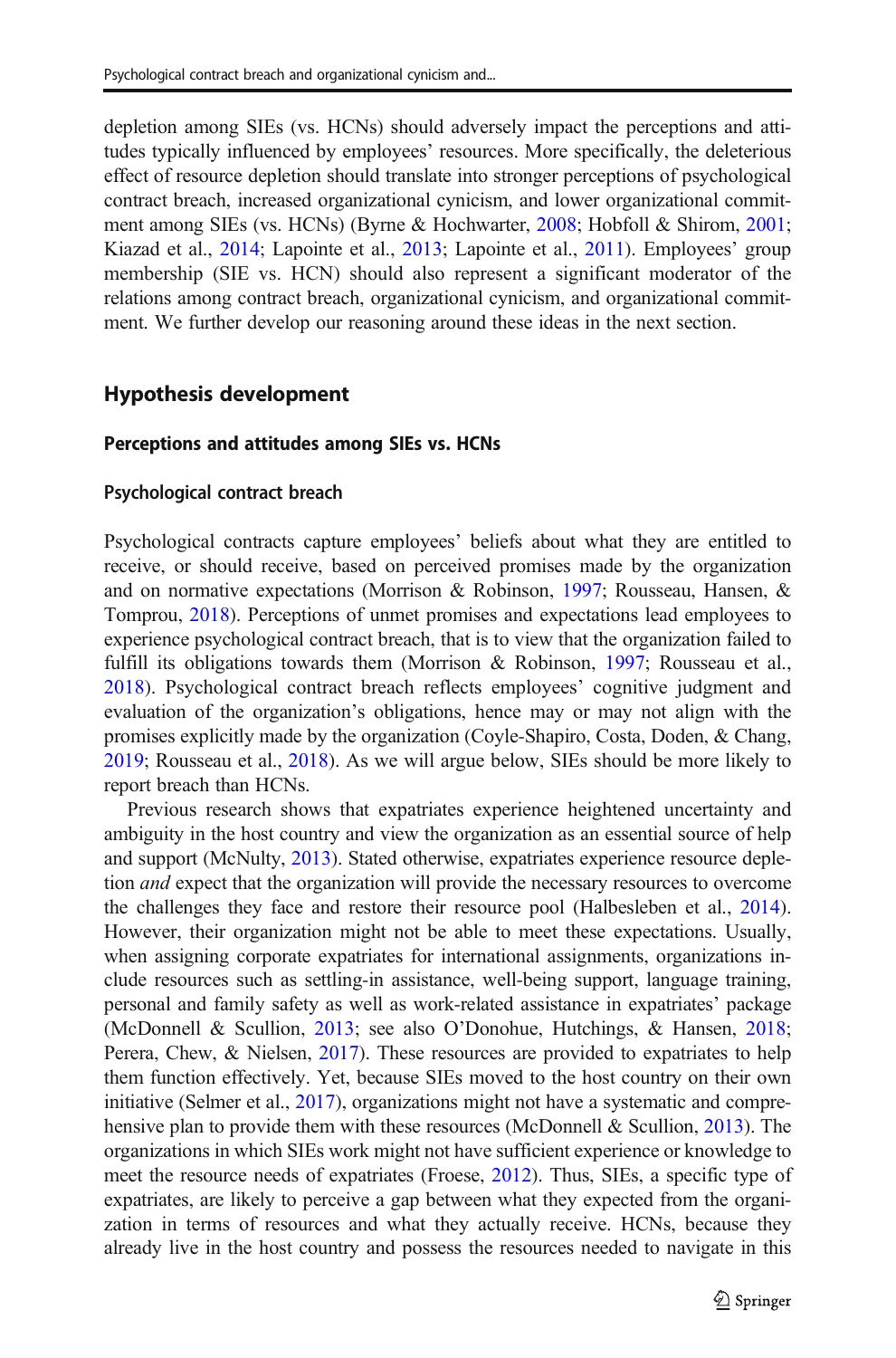environment, are less likely to perceive this gap. It follows that SIEs should report stronger breach perceptions than HCNs.

Hypothesis 1a. SIEs will report more psychological contract breach than HCNs.

#### Organizational cynicism

Organizational cynicism reflects one's negative attitude toward the organization (Dean et al., [1998](#page-19-0)). It comprises cognitions, affects, and behavioral tendencies. The cognitive component of organizational cynicism captures the idea that cynical employees think that their organization lacks integrity, sincerity, honesty, and fairness (Andersson, [1996;](#page-19-0) Dean et al., [1998;](#page-19-0) Wilkerson, Evans, & Davis, [2008](#page-23-0)). The affective component of organizational cynicism captures the idea that cynical employees experience negative affective states (e.g., frustration, anger, inequity) when thinking of their organization (Abraham, [2000;](#page-18-0) Andersson, [1996;](#page-19-0) Dean et al., [1998\)](#page-19-0). The behavioral component of organizational cynicism reflects the fact that cynical employees engage in behaviors that are consistent with the above negative beliefs and affects (e.g., bad mouthing the organization; Andersson, [1996;](#page-19-0) Wilkerson et al., [2008](#page-23-0)). Researchers usually focus on one or more of the above components, depending on the goal of their study (e.g., Gkorezis, Georgiou, & Theodorou, [2018](#page-19-0); Johnson & O'Leary-Kelly, [2003\)](#page-20-0). In this paper, we focus on the affective component of organizational cynicism, which reflects employees' emotional responses. This is because the affective component of organizational cynicism is most likely to be affected by resource depletion, as is illustrated in the literature on emotional exhaustion (Crawford, LePine, & Rich, [2010](#page-19-0)). Thus, it is particularly relevant within our COR theory framework.

We contend that SIEs are more likely to report organizational cynicism than HCNs. As previously explained, SIEs are likely to experience a higher level of resource depletion than HCNs; therefore, they need a strategy to deal with this lack of resources and to gain a sense of balance. Organizational cynicism, because it represents a selfdefensive and low-investment coping strategy (Abraham, [2000;](#page-18-0) Byrne & Hochwarter, [2008;](#page-19-0) Hobfoll & Shirom, [2001\)](#page-20-0), can help SIEs achieve this goal at a minimal cost in terms of resources. Indeed, organizational cynicism enables individuals to cope with unpleasant experiences without expending much personal resources by way of forming negative affects towards the organization (e.g., frustration, anger, and inequity). These negative affects create a 'disconnect' between individuals and the organization, which shield them against future disappointments (Byrne & Hochwarter, [2008](#page-19-0)). Using organizational cynicism, SIEs can therefore distance themselves from the organization while also gaining some psychological comfort in dealing with the challenges they face, without exerting the few resources they have left.<sup>2</sup> Stated otherwise, organizational cynicism helps SIEs to maintain a certain sense of balance while also avoiding further resource loss and, potentially, entering a resource loss spiral (Halbesleben et al., [2014;](#page-20-0) Hobfoll et al., [2018\)](#page-20-0). Following these arguments, we hypothesize that SIEs will report more organizational cynicism than HCNs.

 $2$  For research on the use of self-defensive strategies among expatriates, see Richards [\(1996](#page-22-0)) and Shaffer and Harrison ([1998](#page-22-0)).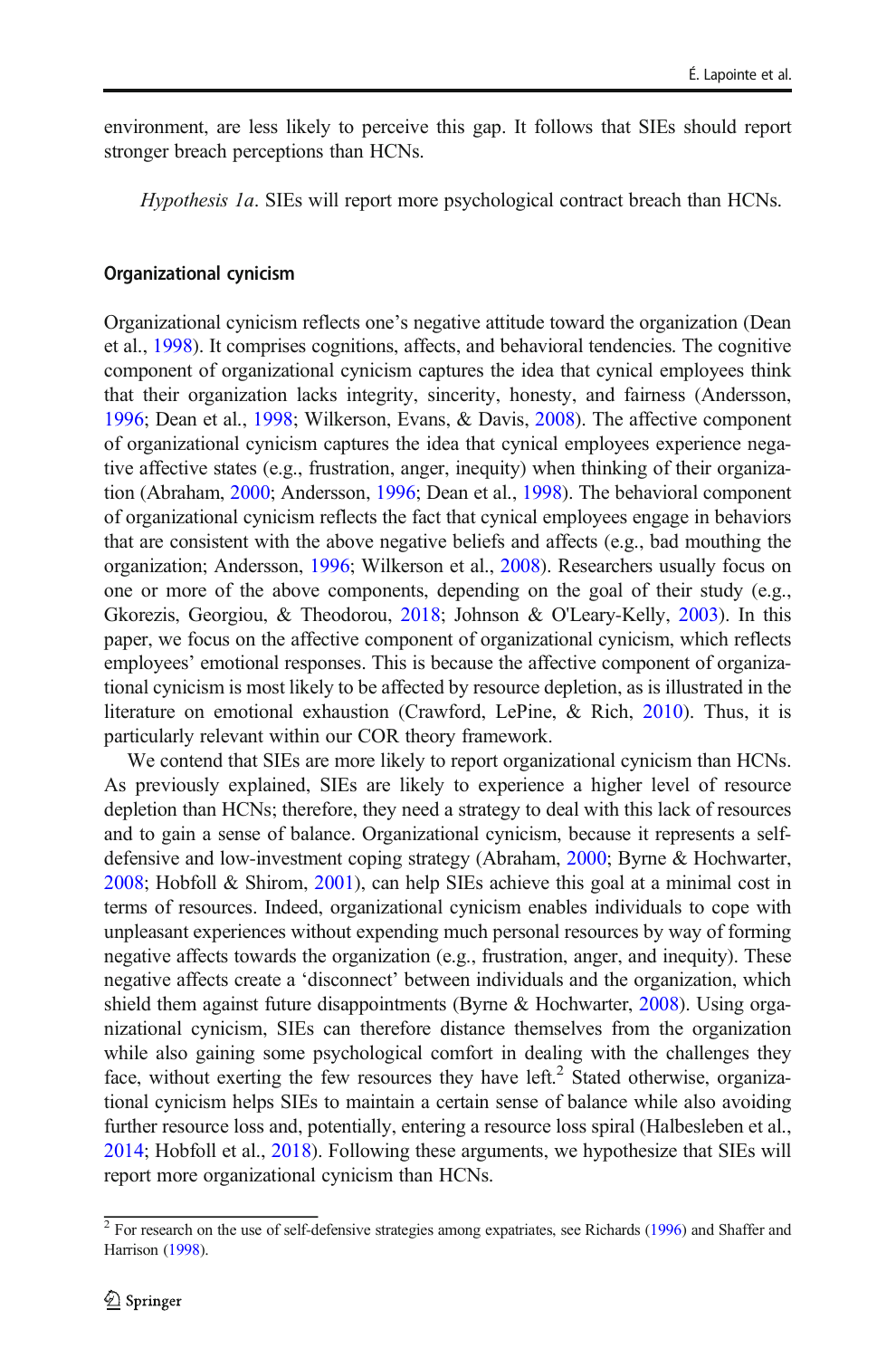Hypothesis 1b. SIEs will report more organizational cynicism than HCNs.

#### Organizational commitment

Meyer and Allen's ([1991](#page-21-0); see also Meyer & Herscovitch, [2001\)](#page-21-0) three-component model is the most widely used model of commitment. It comprises affective commitment, i.e., employees' emotional attachment to the organization, normative commitment, i.e., employees' feeling of moral obligation toward the organization, and continuance commitment, i.e., employees' sense that organizational membership provides valuable benefits, such as good job conditions.

Affective and normative commitment share some common grounds. To build and maintain affective and normative commitment, individuals need to invest resources (e.g., time and physical energy) in the organization. Indeed, affective commitment develops, among other things, through personal involvement in the organization while normative commitment instills reciprocation towards the organization (Meyer & Herscovitch, [2001](#page-21-0)). Furthermore, these commitments both lead individuals to demonstrate desirable and resource-consuming behavior such as citizenship behavior (Halbesleben, Harvey, & Bolino, [2009](#page-20-0); Meyer et al., [2002](#page-21-0)). Since SIEs are more likely to be at risk of resource depletion, they should be reluctant to expend extra resources building and maintaining strong affective and normative commitment. Indeed, they should focus on protecting and preserving their resources rather than expending them (Halbesleben et al., [2014;](#page-20-0) Hobfoll et al., [2018](#page-20-0)). SIEs should therefore report lower levels of affective and normative commitment than HCNs.

In contrast with affective and normative commitment, continuance commitment focuses on the instrumental benefits that organizational membership provides (Meyer & Herscovitch, [2001](#page-21-0)). In this regard, one should note that SIEs and HCNs can receive similar salaries and fringe benefits (Dowling, Festing, & Engle,  $2008$ ).<sup>3</sup> Also, recall that money represents a type of energy resource (Hobfoll et al., [2018\)](#page-20-0). As mentioned earlier, SIEs may face more challenges because they navigate in a foreign environment. They may struggle to refill their resource pool and are highly vulnerable to further loss (Halbesleben et al., [2014](#page-20-0)). As a result, they may perceive the pay package provided by the organization as insufficient while HCNs may see it as appropriate (Dowling et al., [2008](#page-19-0); Haslberger & Vaiman, [2013\)](#page-20-0). Because SIEs are more likely than HCNs to perceive an imbalance between the resources that they ought to have (here, the pay package) and the resources that they actually have, they should report lower continuance commitment than HCNs. Taken together, the above arguments regarding affective, normative, and continuance commitment lead to the following hypotheses.

Hypothesis 1c. SIEs will report less affective commitment than HCNs. Hypothesis 1d. SIEs will report less normative commitment than HCNs.

<sup>&</sup>lt;sup>3</sup> Note that the situation is different for assigned corporate expatriates, who receive substantially more generous pay packages than HCNs and SIEs (Dowling et al., [2008](#page-19-0)).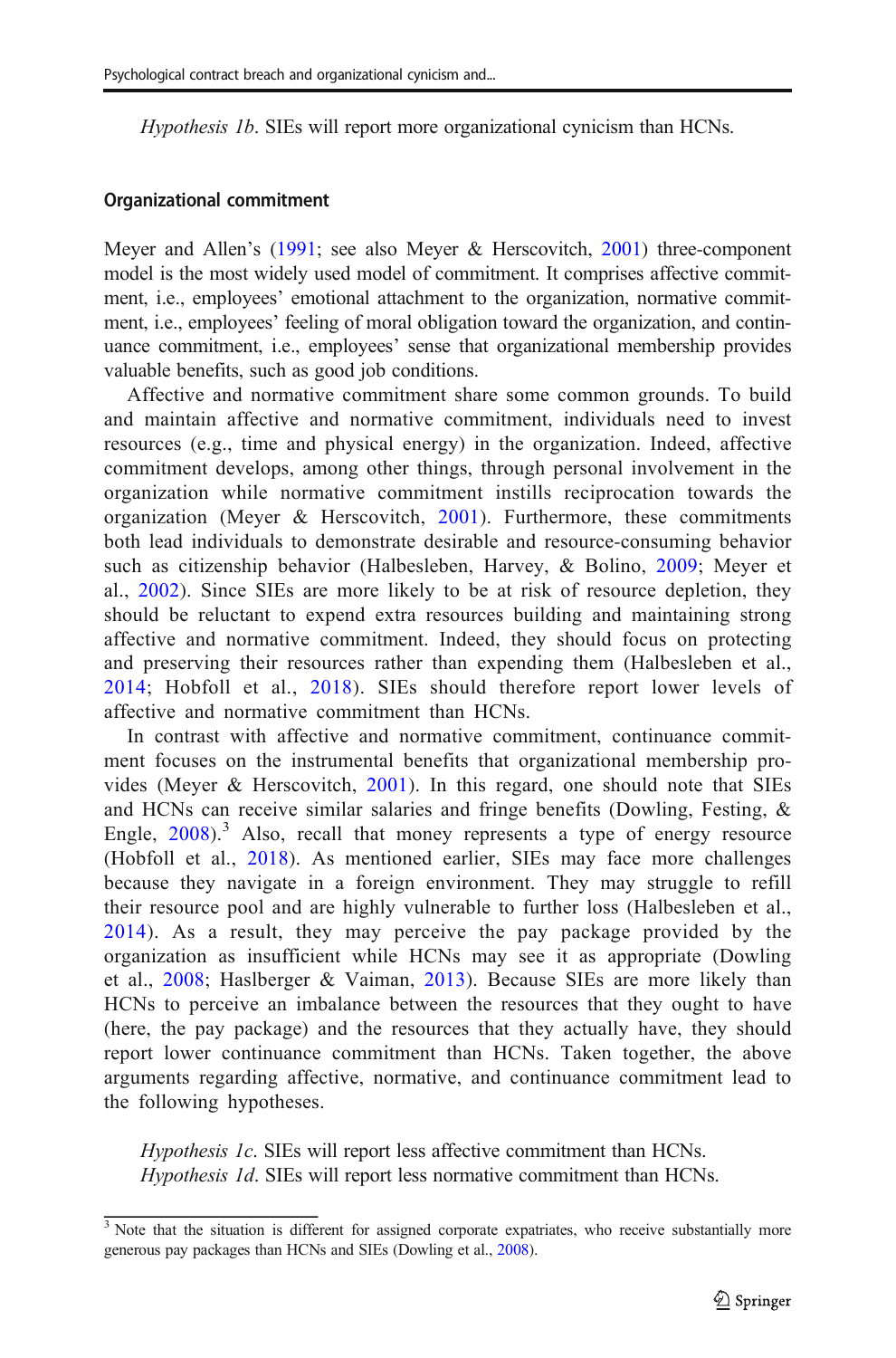Hypothesis 1e. SIEs will report less continuance commitment than HCNs.

#### Employee group membership (SIE vs. HCN) as a moderator

As argued above, heightened resource depletion among SIEs leads them to compare unfavorably to HCNs in terms of psychological contract breach, organizational cynicism, and affective, normative, and continuance commitment. Extending our COR theory reasoning, we now contend that the state of heightened resource depletion experienced by SIEs (vs. HCNs) will shape the relationships between these variables. Specifically, employee group membership (SIE vs. HCN) should moderate the relation of psychological contract breach to organizational commitment components, as mediated by organizational cynicism. The relations should be stronger among SIEs than HCNs. We develop our reasoning for this pattern of relations below.

Psychological contract breach is a negative, often surprising event that mobilizes individuals' resources (Conway, Guest, & Trenberth, [2011;](#page-19-0) Kiazad et al., [2014;](#page-20-0) Lapointe et al., [2013\)](#page-20-0). It triggers a cognitive process whereby employees try to make sense of what happened (Morrison amp; Robinson, [1997\)](#page-21-0). As part of this cognitive sense-making process, employees try to understand the causes of the breach and assign responsibility for the breach (Morrison & Robinson, [1997;](#page-21-0) Parzefall, [2011](#page-21-0); Wong & Weiner, [1981\)](#page-23-0). Because the psychological contract is established between the organization and its employees and because SIEs are more likely to suffer from resource depletion than HCNs, SIEs should be more likely to blame the organization following a case of breach than HCNs (Morrison & Robinson, [1997](#page-21-0)). Indeed, individuals who are more depleted from their resources are more likely to assign the responsibility of negative events such as psychological contract breach to other parties involved (here, the organization) than to themselves (Mayo & Mallin, [2010;](#page-21-0) see also Taylor & Fiske, [1978\)](#page-22-0). Moreover, previous research suggests that it is specifically when the organization is seen as being at fault (i.e., as being blameworthy) that breach makes employees feel disillusioned and unlikely to place their future confidence in the organization, hence cynical towards the organization (Andersson, [1996](#page-19-0); Dean et al., [1998](#page-19-0); Johnson & O'Leary-Kelly, [2003](#page-20-0); Pfrombeck, Doden, Grote, & Feierabend, [2020](#page-21-0)). Thus, SIEs should more readily attribute breach to, for instance, a lack of integrity on the part of the organization, than HCNs. Such attributions should make psychological contract breach more likely to translate into organizational cynicism among SIEs (vs. HCNs). This leads to the following hypothesis.

Hypothesis 2: Employee group membership (SIE vs. HCN) will moderate the relationship between psychological contract breach and organizational cynicism, such that this relationship is stronger (i.e., more positive) among SIEs than among HCNs.

Through organizational cynicism, breach should also lead to lowered affective, normative, and continuance commitment among SIEs compared to HCNs. Indeed, previous research on organizational cynicism highlighted the fact that it is broad in scope and generalizes from one object to another (Johnson & O'Leary-Kelly, [2003](#page-20-0)). This suggests that organizational cynicism may represent a mechanism through which employees' perception of psychological contract breach and the specific attributions that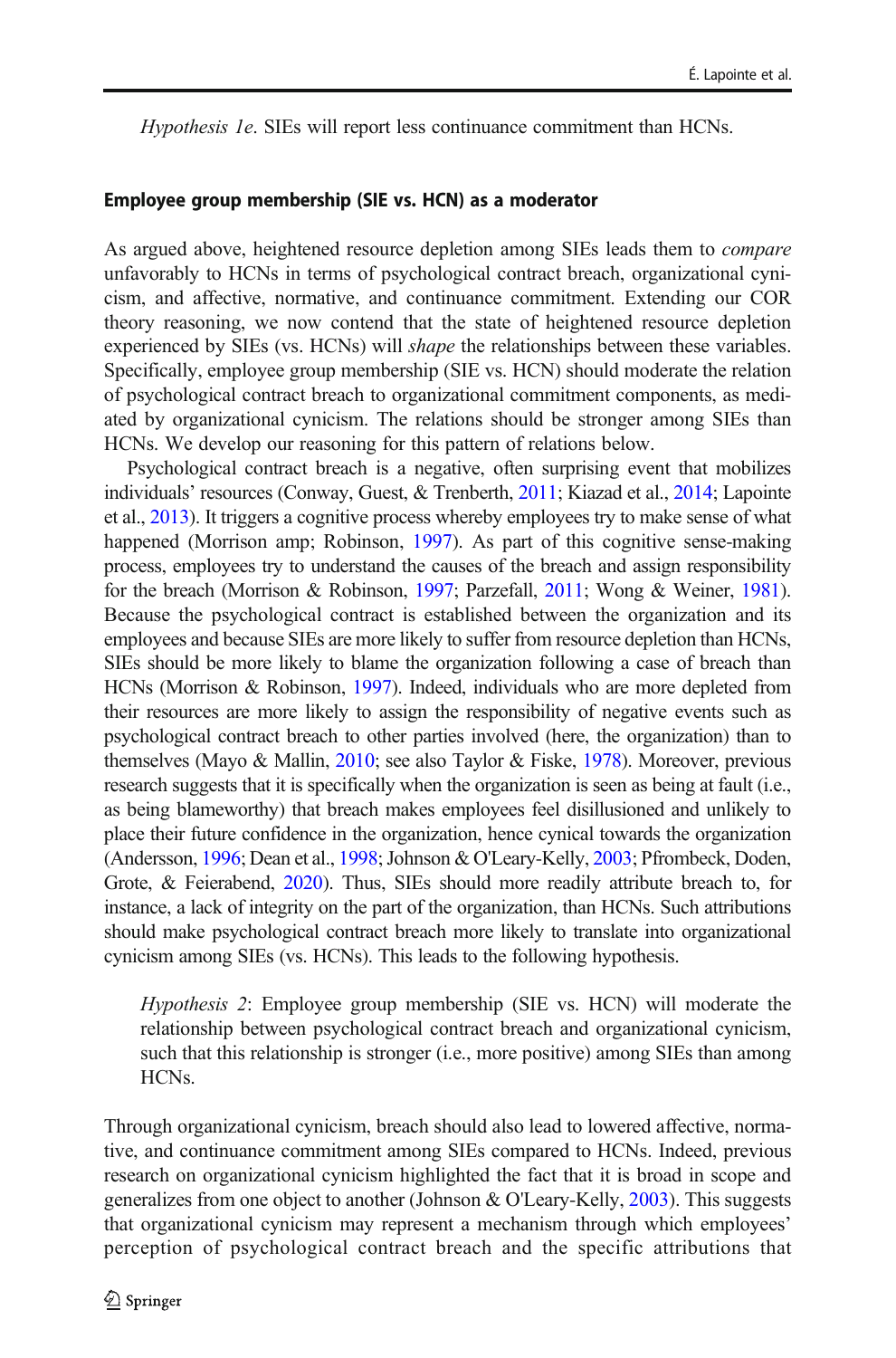accompany it, come to affect their commitment to the organization. That is, the experience of frustration that is elicited by breach and is the essence of the affective component of organizational cynicism should convey the negative effect of breach on employees' experience of their relationship with the organization, and, following our previous argument, this negative effect should be exacerbated among SIEs compared to HCNs. In other words, perceptions of psychological contract breach among SIEs should, through cynicism, lead to less affective, normative, and continuance commitment than among HCNs. This moderated mediation hypothesis extends on previous research showing that the affective component of organizational cynicism mediates the relationship between psychological contract breach and affective commitment (Johnson & O'Leary-Kelly, [2003](#page-20-0)). It is summarized below.

Hypothesis 3: Employee group membership (SIE vs. HCN) will moderate the indirect relationships between psychological contract breach and (a) affective commitment, (b) normative commitment, and (c) continuance commitment (as mediated by organizational cynicism), such that these indirect relationships will be stronger (i.e., more negative) among SIEs than among HCNs.

## Method

#### Sample and procedure

This study was conducted in the transnational education sector. Participants were recruited among the Chinese and Malaysian operations of a Western higher education institution. This institution offers formal tertiary degree programs and courses, as well as locally recognized courses and programs, on a variety of topics, including foreign languages, business management, and international communication. The two overseas operations are similar in size. Although the local context is considered, the Western organization applies the same general human resource management policies in these two operations. Importantly, the two operations recruit global talents independently instead of using corporate expatriates from the headquarters, i.e., they recruit individuals who seek jobs in China and Malaysia on their own rather than taking in expatriates assigned by the headquarters to fill positions. They also recruit local talents. Thus, their employees can be categorized as SIEs and HCNs (Suutari, Brewster, Makela, Dickmann, & Tornikoski, [2018\)](#page-22-0). Employees working in the two operations perform a variety of tasks, including teaching-related tasks, research-related tasks, and managerial and administrative tasks.

Following approval by the upper management of the two operations (i.e., in China and Malaysia), an email containing a link to the first survey (Time 1) was sent to all 1328 employees. The introductory page of the survey explained the purpose of the study and advised employees that participation was voluntary and that responses would be kept confidential. One year later, employees were invited by email to complete a second survey (Time 2). Psychological contract breach and sociodemographic information (i.e., group membership [SIE vs. HCN], age, gender, and organizational tenure) were assessed at Time 1, while organizational cynicism and organizational commitment components were measured at Time 2. This time lag enabled us to ensure that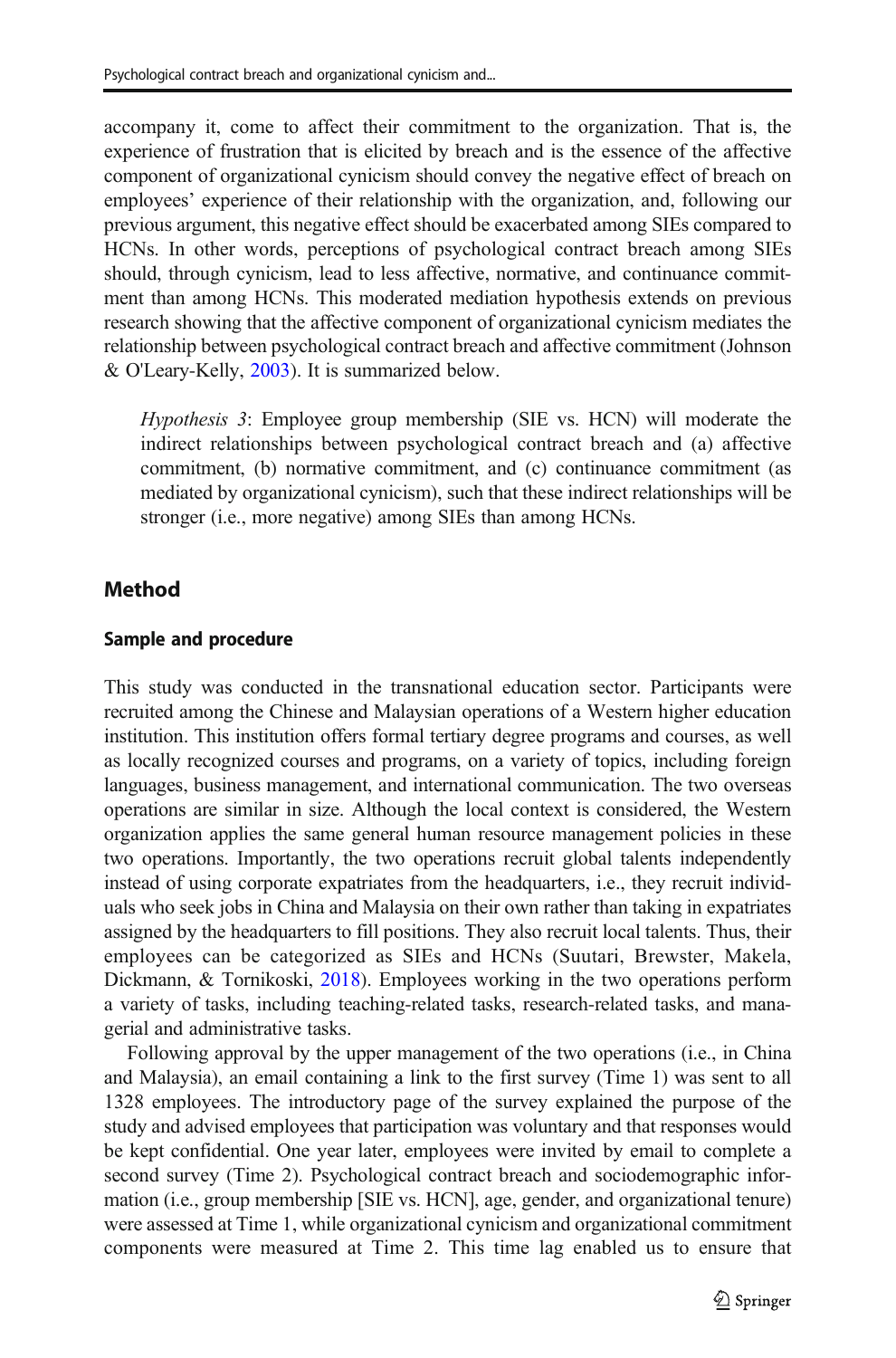organizational cynicism and commitment had time to develop among participants, and that breach had time to show its effects on employees (see Chen & Shaffer,  $2017$ , for a similar reasoning). Using a time-lagged design is also consistent with COR theory, which suggests that conditions that mobilize individuals' resources (here, psychological contract breach) may take time to affect individuals (see Halbesleben et al., [2014,](#page-20-0) and Hobfoll et al., [2018](#page-20-0), for discussions of COR theory and time).

A total of 464 employees provided full data for the first survey (218 employees from the Chinese operation and 246 employees from the Malaysian operation, for an overall response rate of 35%). Matched data at Time 2 were obtained for 156 employees (71 employees from the Chinese operation and 85 employees from the Malaysian operation, corresponding to 34% of Time 1 responses). Note that, although relatively modest, the response rate and final sample size are comparable to that of similar studies and reflect the difficulty of collecting this type of data (Bhaskar-Shrinivas, Harrison, Shaffer, & Luk, [2005;](#page-19-0) Tharenou, [2015](#page-22-0); Yang, Wang, & Su, [2006\)](#page-23-0). Furthermore, results of attrition analyses (Goodman & Blum, [1996](#page-19-0)) (available upon request) indicate that attrition is not predicted by the study variables. This suggests that data attrition across time was randomly distributed. In the overall sample, 42% of participants were SIEs, 51% were male, and 60% were 36 years old or older. In terms of tenure, 66% reported working for the organization (i.e., the overseas' operation in China or Malaysia) for 5 years or less.

#### Measures

Because English is the working language of all employees surveyed, the original English versions of the scales were used in this study. A 5-point Likert-type scale ranging from 1 (strongly disagree) to 5 (strongly agree) was used for all items except organizational cynicism items, for which the response scale is described below. For all scales, we referred to the 'organization' using the name of the overseas' operation in China (for employees based in China) or Malaysia (for employees based in Malaysia).

## Psychological contract breach

Robinson and Morrison's [\(2000](#page-22-0)) 5-item scale was used to measure psychological contract breach (e.g., 'So far, [name of the overseas' operation] has done an excellent job of fulfilling its promises to me'; reversed item;  $\alpha = .91$ ).

## Organizational cynicism

As mentioned in the development of the study's hypotheses, we focused on the affective component of organizational cynicism. This component was measured using an adapted version of the 10-item scale reported by Johnson and O'Leary-Kelly (Johnson & O'Leary-Kelly, [2003\)](#page-20-0). Instead of using a semantic differential scale, we asked participants to report the extent to which they experienced a series of affective states (e.g. 'anxious', 'tense', or 'reassured' [reversed]) when thinking about their organization (i.e., the overseas' operation). Responses were rated on a Likert-type scale ranging from 1 (very slightly or not at all) to 5 (extremely). This response scale was preferred over the semantic differential scale following a pre-test with a subsample of participants who reported that the original response scale was confusing. More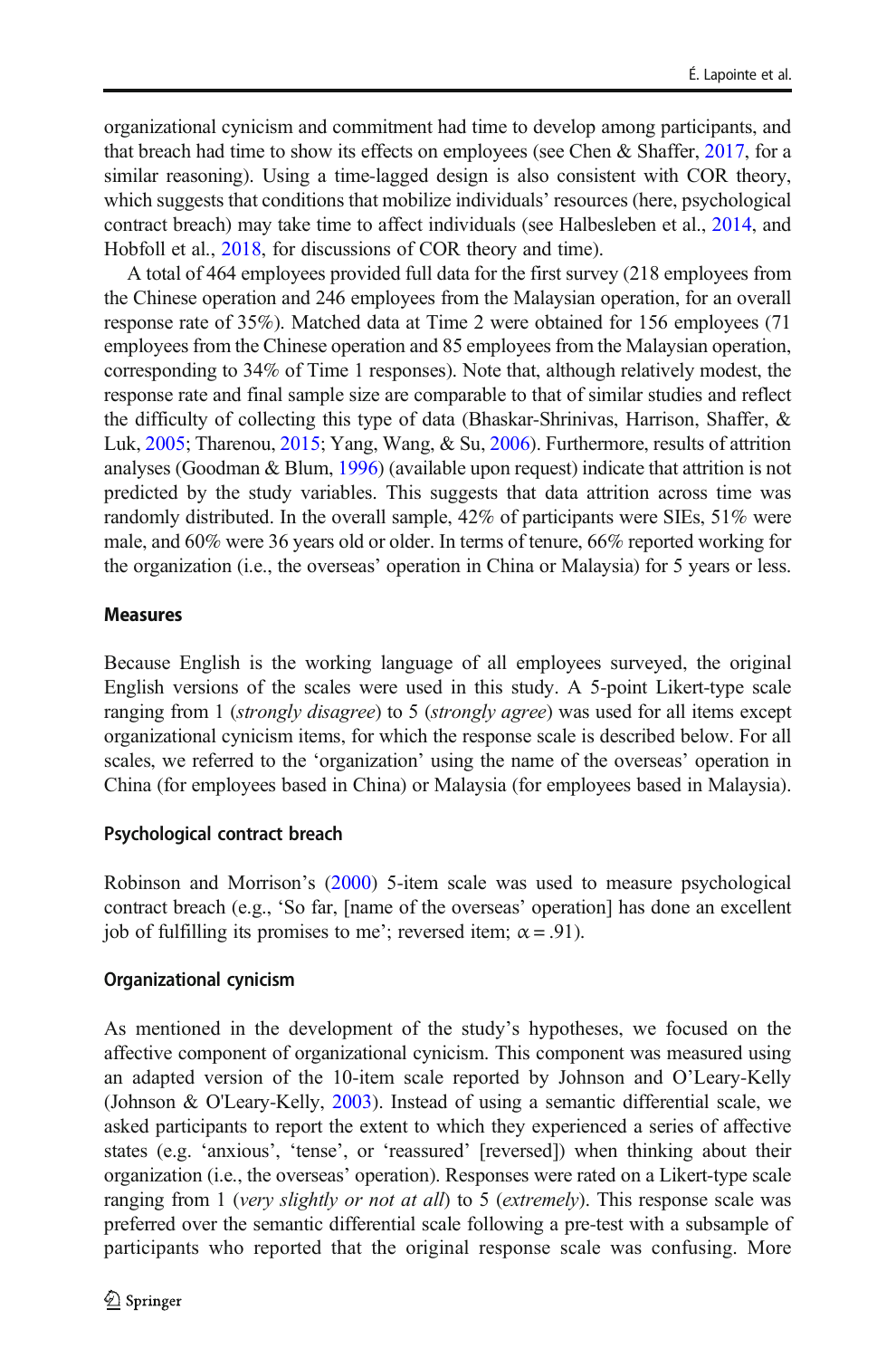specifically, we sent the original Johnson and O'Leary-Kelly's (Johnson & O'Leary-Kelly, [2003](#page-20-0)) measure to a subset of participants (including both SIEs and HCNs) and asked them to provide their comments on the clarity of the instructions, response scale, and items. All of them made negative comments about the clarity of the semantic differential scale. We then replaced the semantic differential scale by a Likert-type scale, like other researchers using this scale did (e.g., Morf, Bakker, & Feierabend, [2019\)](#page-21-0), and sent it back to the same subset of participants. Participants told us that this response format was much clearer. Thus, our decision to change the response scale was driven by the feedback we received from our target sample but is also consistent with recent research using this specific scale to measure the affective component of organizational cynicism. Note that, in Morf et al.'s ([2019](#page-21-0)) case, just as in our case, the scale's internal reliability remained very good ( $\alpha = .92$ ) and its relationships with other variables remained consistent with what could be expected based on the literature.

#### Organizational commitment

Affective, normative, and continuance commitment were measured using Bentein, Vandenberg, Vandenberghe, and Stinglhamber's ([2005](#page-19-0)) adapted version of Meyer, Allen, and Smith's [\(1993\)](#page-21-0) scales. Affective (e.g., 'I feel like part of the family at [name of the overseas' operation]';  $\alpha$  = .95) and normative (e.g., 'I think I would be guilty if I left [name of the overseas' operation] now';  $\alpha$  = .92) commitment scales comprised six items, while continuance commitment (e.g., 'I would not leave [name of the overseas' operation] because of what I would stand to lose';  $\alpha = .88$ ) was assessed by three items. Note that, consistent with Powell and Meyer [\(2004\)](#page-21-0), the measure of continuance commitment used in this study reflects commitment based on investments that would be sacrificed in case of ending the relationship with the organization.

#### Control variables

We controlled for gender, age and tenure, as previous research reported significant correlations between these demographics and one or more of the study's variables (e.g., Bal, De Lange, Jansen, & Van Der Velde, [2008;](#page-19-0) Bentein et al., [2005;](#page-19-0) Byrne & Hochwarter, [2008;](#page-19-0) Dulac, Coyle-Shapiro, Henderson, & Wayne, [2008](#page-19-0); Lorinkova & Perry, [2017](#page-21-0); Meyer, Stanley, Herscovitch, & Topolnytsky, [2002;](#page-21-0) Vandenberghe, Panaccio, & Ben Ayed, [2011\)](#page-22-0). We also controlled for the operation to which participants were affiliated  $(0 = China, 1 =$ Malaysia) to ensure that the findings do not reflect operation-specific effects. Controlling for this variable also helps to ensure that findings are not influenced by the national origin of HCNs, which, in this study, can be Chinese or Malaysian, and truly reflect differences based on employee group membership (i.e., SIE vs. HCN).

### **Results**

## Confirmatory factor analyses

Mplus 6.12 (Muthen & Muthen,  $2011$ ) and the maximum likelihood method of estimation were used for confirmatory factor analyses. The hypothesized 5-factor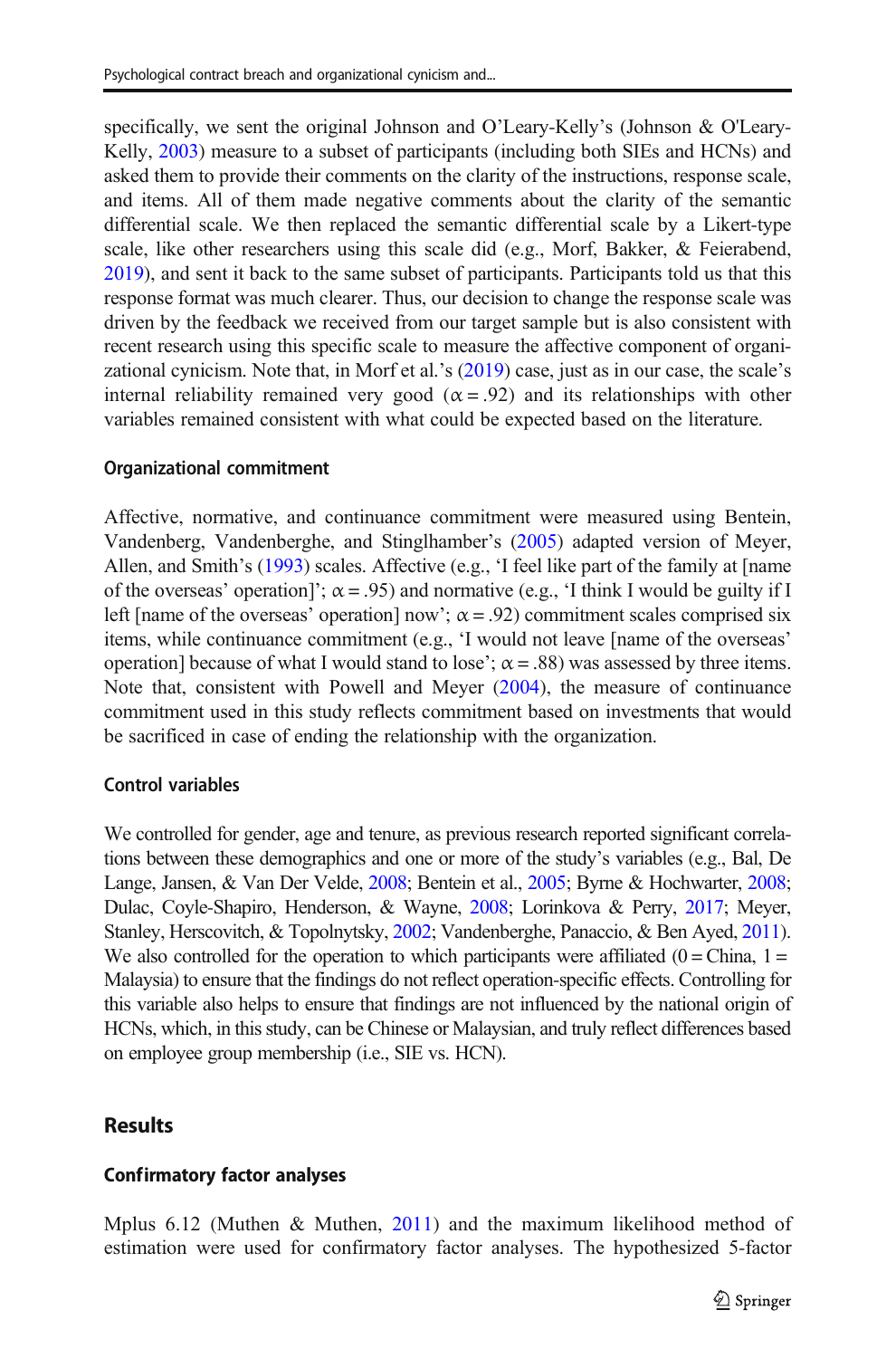<span id="page-11-0"></span>model yielded a reasonably good fit to the data:  $\chi^2(265) = 589.88$ ,  $p < .001$ , root mean square error of approximation  $(RMSEA) = .09$ , comparative fit index  $(CFI) = .91$ , Tucker–Lewis index  $(TLI) = .90$ , standardized root mean square residual  $(SRMR) = .06$ . Although the value for the RMSEA was rather large ( $\geq .08$ ), it should be interpreted with caution in light of the sample size. Indeed, the RMSEA tends to over-reject the true model (i.e., to be positively biased) in small samples ( $N \le 250$ ; Hu & Bentler, [1999\)](#page-20-0) and, hence, may be inflated in this study (Chen, Curran, Bollen, Kirby, & Paxton, [2008;](#page-19-0) Kenny, Kaniskan, & McCoach, [2015\)](#page-20-0). The 5-factor model also proved superior to six 4-factor models combining (a) organizational cynicism with each commitment variable alternatively or (b) commitment variables on a two-by-two basis, a 3-factor model merging all commitment variables, a 2-factor model combining all Time 2 variables, and a 1-factor model ( $\Delta \chi^2 = 178.19$  to 1656.24,  $\Delta df = 4$  to 10, p < .001). Thus, the study's variables appear distinguishable.

| Variable                                                      | $M_{\odot}$ | $SD \quad 1$ |     | 2                                                                            | 3     | $\overline{4}$   | 5      | 6              | 7           | 8       | 9   |
|---------------------------------------------------------------|-------------|--------------|-----|------------------------------------------------------------------------------|-------|------------------|--------|----------------|-------------|---------|-----|
| 1. Psychological 2.77 1.02 (.91)<br>contract<br>breach $(T1)$ |             |              |     |                                                                              |       |                  |        |                |             |         |     |
| 2. Employee 0.42 0.49<br>group<br>membership<br>(T1)          |             |              | .03 |                                                                              |       |                  |        |                |             |         |     |
| 3. Organizational 2.76 0.86 .36*** .39***<br>cynicism (T2)    |             |              |     |                                                                              | (.92) |                  |        |                |             |         |     |
| 4. Affective<br>commitment<br>(T2)                            |             |              |     | 3.52 $1.08 - 28^{**} - 38^{***} - 64^{***}$ (.95)                            |       |                  |        |                |             |         |     |
| 5. Normative<br>commitment<br>(T2)                            |             |              |     | 2.78 1.14 - 09 - 32*** - 40*** .56***                                        |       |                  | (.92)  |                |             |         |     |
| 6. Continuance<br>commitment<br>(T2)                          |             |              |     | 2.75 1.17 $-27^{**}$ $-31^{***}$ $-38^{***}$ $.56^{***}$ $.56^{***}$ $(.88)$ |       |                  |        |                |             |         |     |
| 7. Gender $(T1)$                                              |             |              |     | $0.49 \quad 0.50 \quad 0.04 \quad -37*** \quad -0.07$                        |       | .15 <sup>†</sup> | $.21*$ | $.15\dagger -$ |             |         |     |
| 8. Age (T1)                                                   |             |              |     | $0.60$ $0.49$ $-12$ $0.37***$ $0.10$                                         |       | .03              | $-.04$ | .01            | $-.29***$   |         |     |
| 9. Tenure $(T1)$                                              |             |              |     | $0.34$ $0.47$ $-0.0$ $-12$ $-0.08$                                           |       | $.21*$           | .03    |                | $.11 - .08$ | $.24**$ |     |
| 10. Operation<br>(T1)                                         |             |              |     | $0.54$ $0.50$ $-0.5$ $-0.35***$ $-11$                                        |       | .15 <sup>†</sup> | .11    | $.12\,$        | .11         | $.21*$  | .10 |

Table 1 Descriptive statistics and intercorrelations for the study variables

Note.  $Ns = 156-144$ . T1 = Time 1; T2 = Time 2. For Employee group membership: 0 = host country national, 1 = self-initiated expatriate; for Gender:  $0 =$  male,  $1 =$  female; for Age:  $0 = 35$  years old or less,  $1 = 36$  years old or older; for Tenure:  $0 = 5$  years or less,  $1 =$ more than 5 years; for Operation:  $0 =$ China,  $1 =$ Malaysia. Cronbach's alpha values were presented on the diagonal line

 $\dagger p < .10; \dagger p < .05; \dagger \dagger p < .01; \dagger \dagger p < .001$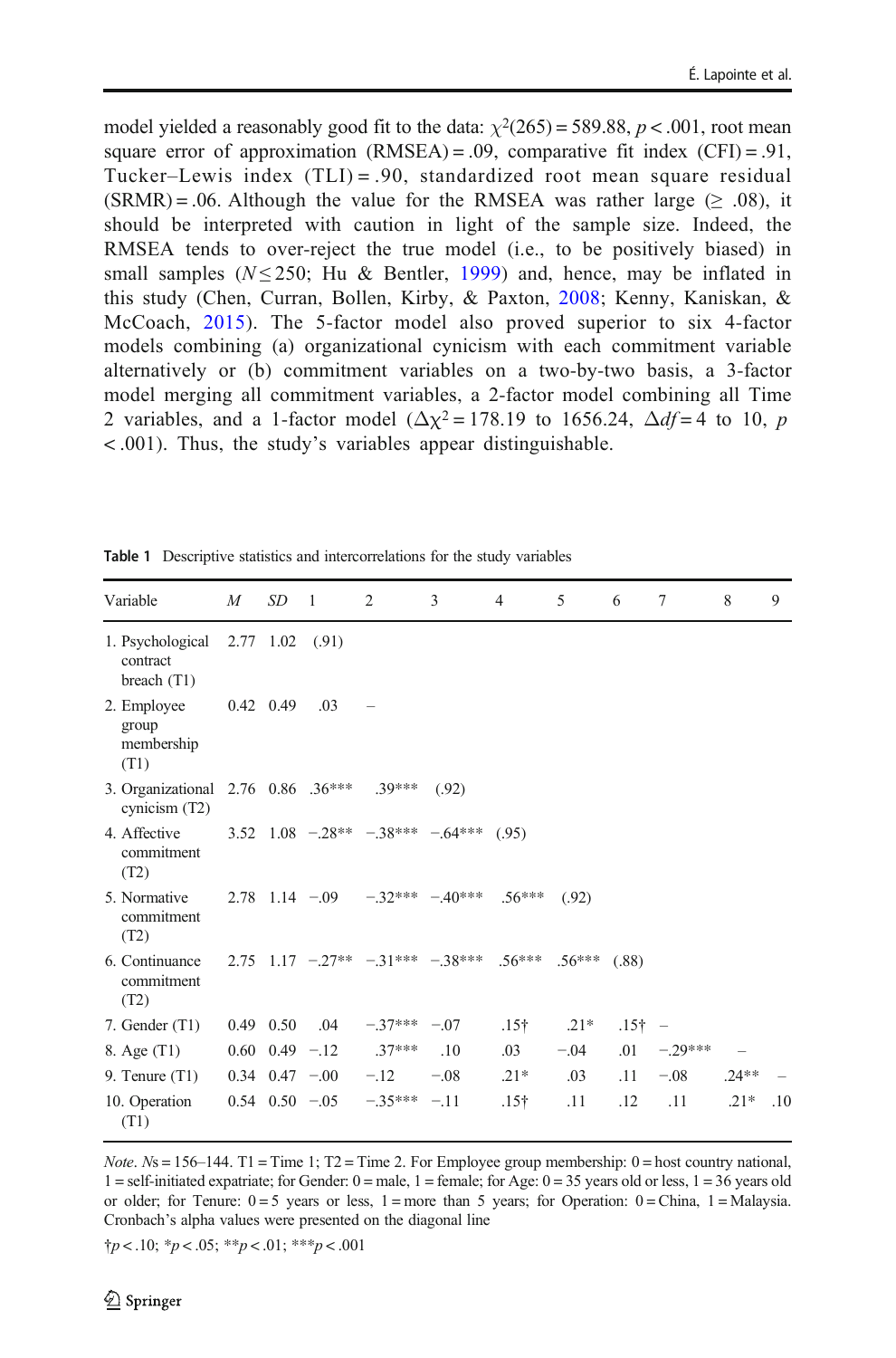| Variable(s)<br>entered       | Psychological<br>contract breach |            | Organizational<br>cynicism |                         | Affective<br>commitment |                  | Normative<br>commitment |                                      | Continuance<br>commitment |            |
|------------------------------|----------------------------------|------------|----------------------------|-------------------------|-------------------------|------------------|-------------------------|--------------------------------------|---------------------------|------------|
|                              | Model<br>1                       | Model<br>2 | Model                      | Model<br>$\overline{2}$ | Model                   | Model<br>2       | Model                   | Model<br>$\mathcal{D}_{\mathcal{A}}$ | Model                     | Model<br>2 |
| Gender                       | .00                              | .03        | $-.03$                     | .07                     | .15 <sup>†</sup>        | .07              | $.21*$                  | .13                                  | .16 <sup>†</sup>          | .08        |
| Age                          | $-.12$                           | $-.17$     | .15                        | $-.06$                  | .01                     | $.20*$           | $-.03$                  | .14                                  | $-.01$                    | .15        |
| Tenure                       | .03                              | .05        | $-.11$                     | $-.03$                  | $.21*$                  | .13 <sup>†</sup> | .05                     | $-.02$                               | .11                       | .05        |
| Operation                    | $-.03$                           | .02        | $-.12$                     | .08                     | .12                     | $-.06$           | .10                     | $-.07$                               | .09                       | $-.07$     |
| Employee group<br>membership |                                  | .12        |                            | .47***                  |                         | $-.43***$        |                         | $-39***$                             |                           | $-.36**$   |
| $\Delta R^2$                 | .01                              | .01        | .04                        | $.13***$                | $.09*$                  | $.11***$         | .06 <sup>†</sup>        | $.09***$                             | .05                       | $.08**$    |

Table 2 Results of hierarchical regression analyses for psychological contract breach, organizational cynicism, and organizational commitment components

*Note.* For Employee group membership:  $0 =$  host country national,  $1 =$  self-initiated expatriate; for Gender:  $0 =$  male,  $1 =$  female; for Age:  $0 = 35$  years old or less,  $1 = 36$  years old or older; for Tenure:  $0 = 5$  years or less, 1 = more than 5 years; for Operation: 0 = China, 1 = Malaysia. Except for the  $\Delta R^2$  row, entries are standardized regression coefficients. Final model statistics: Psychological contract breach:  $F(5, 146) = 0.69$ , ns,  $R^2 = 0.02$ ; Organizational cynicism: F (5, 139) = 5.72,  $p < 0.01$ ,  $R^2 = 0.17$ ; Affective commitment: F (5, 141) = 6.90,  $p < .001$ ,  $R^2 = .20$ ; Normative commitment:  $\overline{F}(5, 139) = 4.87$ ,  $p < .001$ ,  $R^2 = .15$ ; Continuance commitment:  $F(5, 138) = 3.90, p < .01, R^2 = .12$ 

 $\dagger p < .10$ ;  $\binom{*}{p} < .05$ ;  $\binom{*}{p} < .01$ ;  $\binom{*}{p} < .001$ 

#### Descriptive statistics and intercorrelations

Descriptive statistics and intercorrelations are presented in Table [1.](#page-11-0) All variables displayed good internal consistency ( $\alpha$ s  $\geq$  .88). Employee group membership (0 = HCN,  $1 =$  SIE) was positively correlated with organizational cynicism ( $r = .39$ , p < .001) and negatively correlated with affective, normative, and continuance commitment ( $rs = -0.38$ ,  $-0.32$ , and  $-0.31$ , all  $p < 0.001$ ). Employee group membership was unrelated to psychological contract breach  $(r = .03, ns)$ . Breach was positively related to organizational cynicism ( $r = .36$ ,  $p < .001$ ), negatively related to affective and continuance commitment  $(r = -.28, p < .01,$  and  $r = -.27, p < .01$ , respectively), and unrelated to normative commitment  $(r = -0.09, ns)$ . Finally, organizational cynicism was negatively related to affective, normative, and continuance commitment ( $rs = -0.64$ ,  $-0.40$ , and  $-0.38$ , all  $p < 0.001$ ).

#### Hypothesis tests

Hypotheses 1a-e Hierarchical regression analysis was used to test Hypotheses 1a-e. Controls were entered in step 1, while employee group membership was entered as a dichotomous variable  $(0 = HCN, 1 = SIE)$  in step 2. As can be seen from Table 2, employee group membership positively predicted organizational cynicism ( $\beta = .47$ , p < .001) and negatively predicted affective, normative, and continuance commitment  $(\beta s = -0.43, -0.39, \text{ and } -0.36, \text{ all } p < 0.01)$ . The increment in variance explained by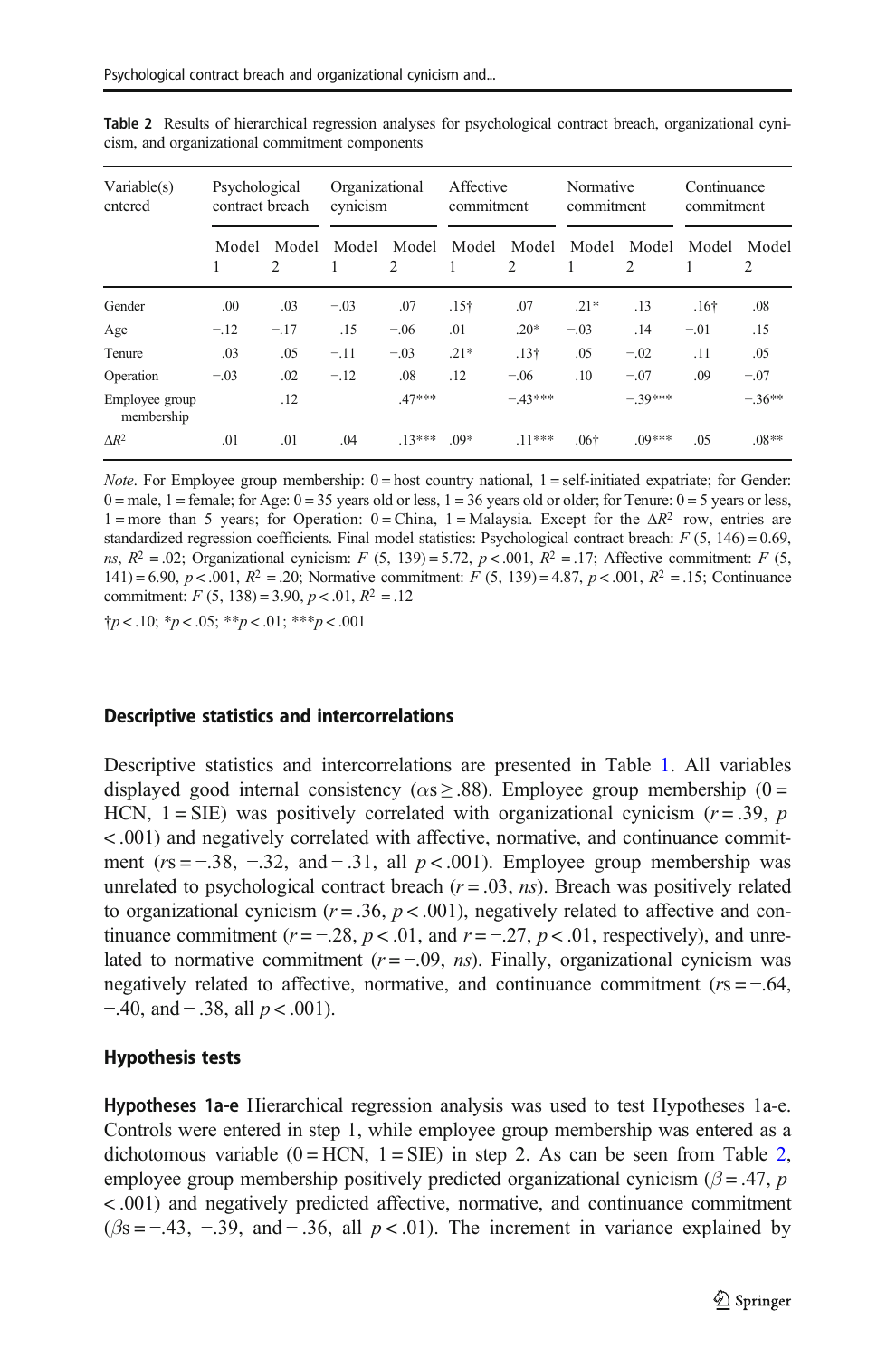| Variable(s) entered                                              | Model 1 | Model 2  | Model 3  |
|------------------------------------------------------------------|---------|----------|----------|
| Gender                                                           | $-.03$  | .05      | .06      |
| Age                                                              | .15     | .01      | .01      |
| Tenure                                                           | $-.11$  | $-.04$   | $-.03$   |
| Operation                                                        | $-.12$  | .07      | .04      |
| Employee group membership                                        |         | .42***   | $.42***$ |
| Psychological contract breach                                    |         | $.33***$ | .15      |
| Employee group membership $\times$ Psychological contract breach |         |          | $.23*$   |
| $\Lambda R^2$                                                    | .04     | $74***$  | $.02*$   |

Table 3 Results of moderated multiple regression analysis for organizational cynicism

*Note.* For Employee group membership:  $0 =$  host country national,  $1 =$  self-initiated expatriate; for Gender:  $0 =$  male,  $1 =$  female; for Age:  $0 = 35$  years old or less,  $1 = 36$  years old or older; for Tenure:  $0 = 5$  years or less, 1 = more than 5 years; for Operation: 0 = China, 1 = Malaysia. Except for the  $\Delta R^2$  row, entries are standardized regression coefficients. Final model statistics: F (7, 137) = 8.31, p < .001,  $R^2$  = .30  $*_{p < .05}$ ; \*\*\* $_{p < .001}$ 

employee group membership was notable, varying from a low of 8% for continuance commitment to a high of 13% for organizational cynicism. Employee group membership did not significantly predict psychological contract breach ( $\beta$  = .12, *ns*). Thus, Hypotheses 1b-e are supported while Hypothesis 1a is not supported.

Hypothesis 2 A moderated hierarchical regression analysis was conducted to test Hypothesis 2. Controls were entered in step 1, breach (centered) and employee group membership (0 = HCN, 1 = SIE) were entered in step 2, and the breach  $\times$  employee group membership interaction term was entered in step 3 (Aiken  $&$  West, [1991](#page-18-0)). As can be seen from Table 3, the breach  $\times$  employee group membership interaction term was significant ( $\beta = 0.23$ ,  $p < 0.05$ ; see Fig. [1](#page-14-0) for a graphical representation). It explained 2% of unique variance in organizational cynicism, which is noteworthy in regard to sample size and previous research on dichotomous moderators (Aguinis, Beaty, Boik, & Pierce, [2005](#page-18-0)). Simple slope analyses showed that breach was positively related to organizational cynicism among SIEs  $(t[144] = 4.14, p < .05)$  but not among HCNs  $(t[144] = -0.01$ , ns). Moreover, these regression lines differed significantly from one another (t[144] = 2.11,  $p < .05$ ). Hypothesis 2 is therefore supported.

Hypotheses 3a-c Bootstrap analysis was used to test Hypotheses 3a-c. We estimated the conditional indirect effect of breach on affective, normative, and continuance

 $<sup>0</sup>$  We also conducted the hypothesis tests separately for the Chinese operation and the Malaysian operation.</sup> The major difference between the results of these analyses and those obtained on the entire sample (where we controlled for the operation SIEs and HCNs were affiliated with, i.e., the Chinese operation vs. the Malaysian operation) is that, for the Chinese subsample, employee group membership (SIE vs. HCN) did not significantly predict continuance commitment ( $\beta$  = -.22, ns), did not significantly interact with psychological contract breach to predict organizational cynicism ( $\beta = 0.23$ , *ns*), and did not significantly moderate the indirect relationships between psychological contract breach and affective, normative, and continuance commitment, as mediated by organizational cynicism (-.20, 95% CI [-.57, .13]; -.10, 95% CI [-.37, .04]; -.10, 95% CI [-.38, .04]). Given the small size of the Chinese operation ( $n = 71$ ), these non-significant results most likely reflect a lack of statistical power. This is particularly likely for the hypothesis involving moderation effects since these effects are known to be difficult to detect (Aguinis et al. [2005](#page-18-0)).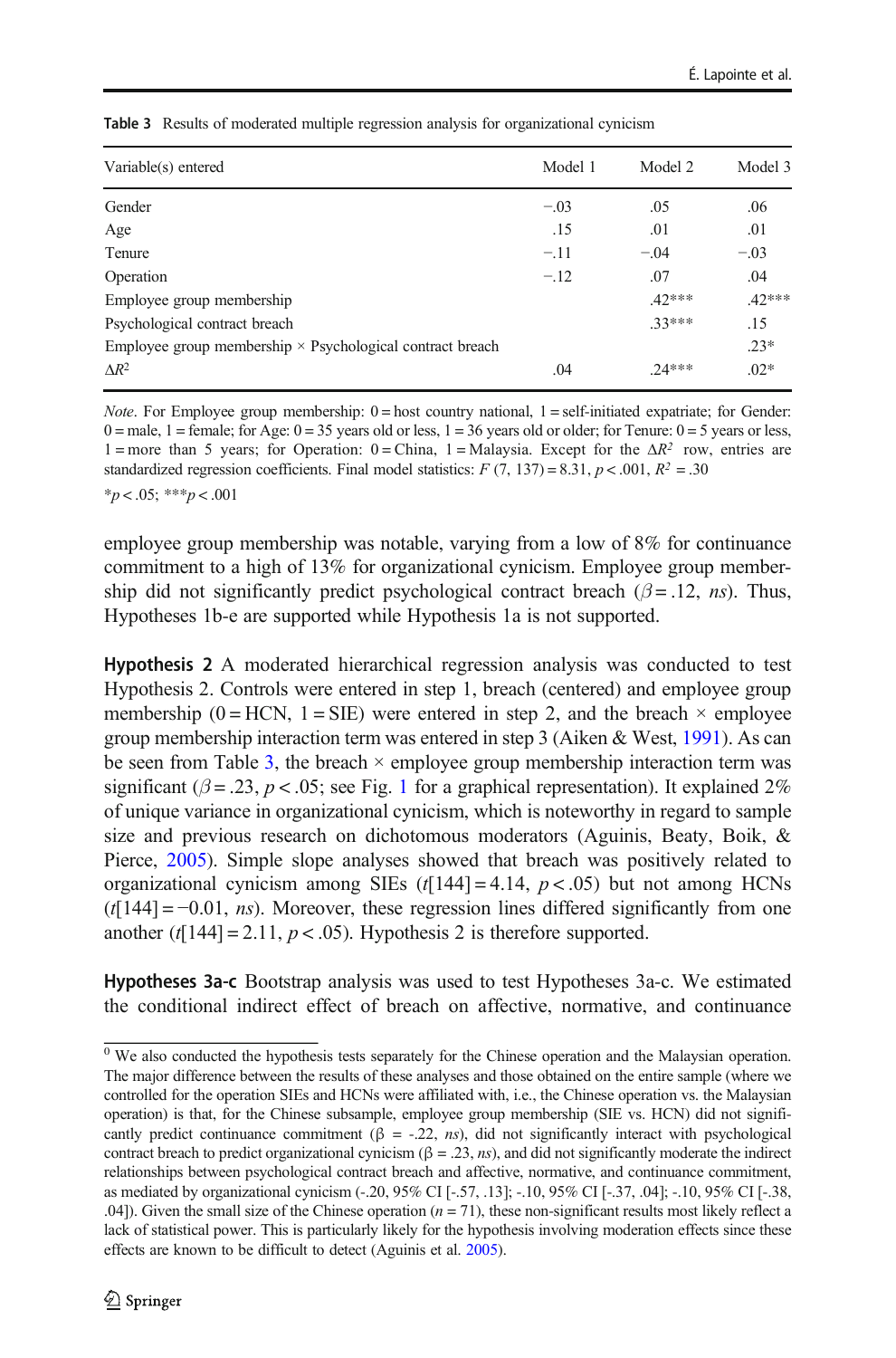<span id="page-14-0"></span>

Self-Initiated Expatriates Host Country Nationals



commitment, respectively, using 5000 bootstrap resamples, and we tested its significance using bias-corrected confidence intervals (CIs; Preacher, Rucker, & Hayes, [2007\)](#page-21-0). Hayes's ([2015](#page-20-0)) PROCESS macro was used to perform these analyses. Employee group membership  $(0 = HCN, 1 = SIE)$  was found to significantly moderate the indirect effects of breach on affective and continuance commitment, with CIs excluding zero (−.21, 95% CI [−.44, −.00], and − .11, 95% CI [−.25, −.01], respectively). Specifically, these effects were significantly negative among SIEs (−.31, 95% CI [−.48, −.17], and − .16, 95% CI [−.30, −.07], respectively) but non-significant among HCNs (−.10, 95% CI [−.29, .06], and − .05, 95% CI [−.20, .02], respectively). Of interest, the CI for the conditional indirect effect involving normative commitment also excluded zero (−.14, 95% CI [−.34, −.01]). This effect was significantly negative among SIEs  $(-.21, 95\% \text{ CI} = -.35, -.12)$  but non-significant among HCNs  $(-.07, )$ 95% CI [−.21, .04]). Thus, the results of the bootstrap analysis suggested that organizational cynicism mediated the relation between psychological contract breach and affective, normative, and continuance commitment. However, recall that psychological contract breach did not significantly correlate with normative commitment  $(r = -0.09)$ , ns; Table [1\)](#page-11-0). For this reason, we conservatively concluded that there was a significant indirect relationship between breach and normative commitment but not a mediated effect (see Holmbeck, [1997,](#page-20-0) for a similar reasoning, and MacKinnon, [2008,](#page-21-0) for a discussion). It follows that Hypotheses 3a and 3c are supported while Hypothesis 3b is conservatively not supported.4

## **Discussion**

Extending previous research (e.g., Hitotsuyanagi-Hansel et al., [2016](#page-20-0); Makkonen, [2017\)](#page-21-0), this study focused on the experience of both SIEs and HCNs. It aimed to provide a more complete and nuanced understanding of SIEs' and HCNs' experience by examining how these two groups of employees perceived and related to their organization. Relying on a sample of SIEs and HCNs from a Western organization's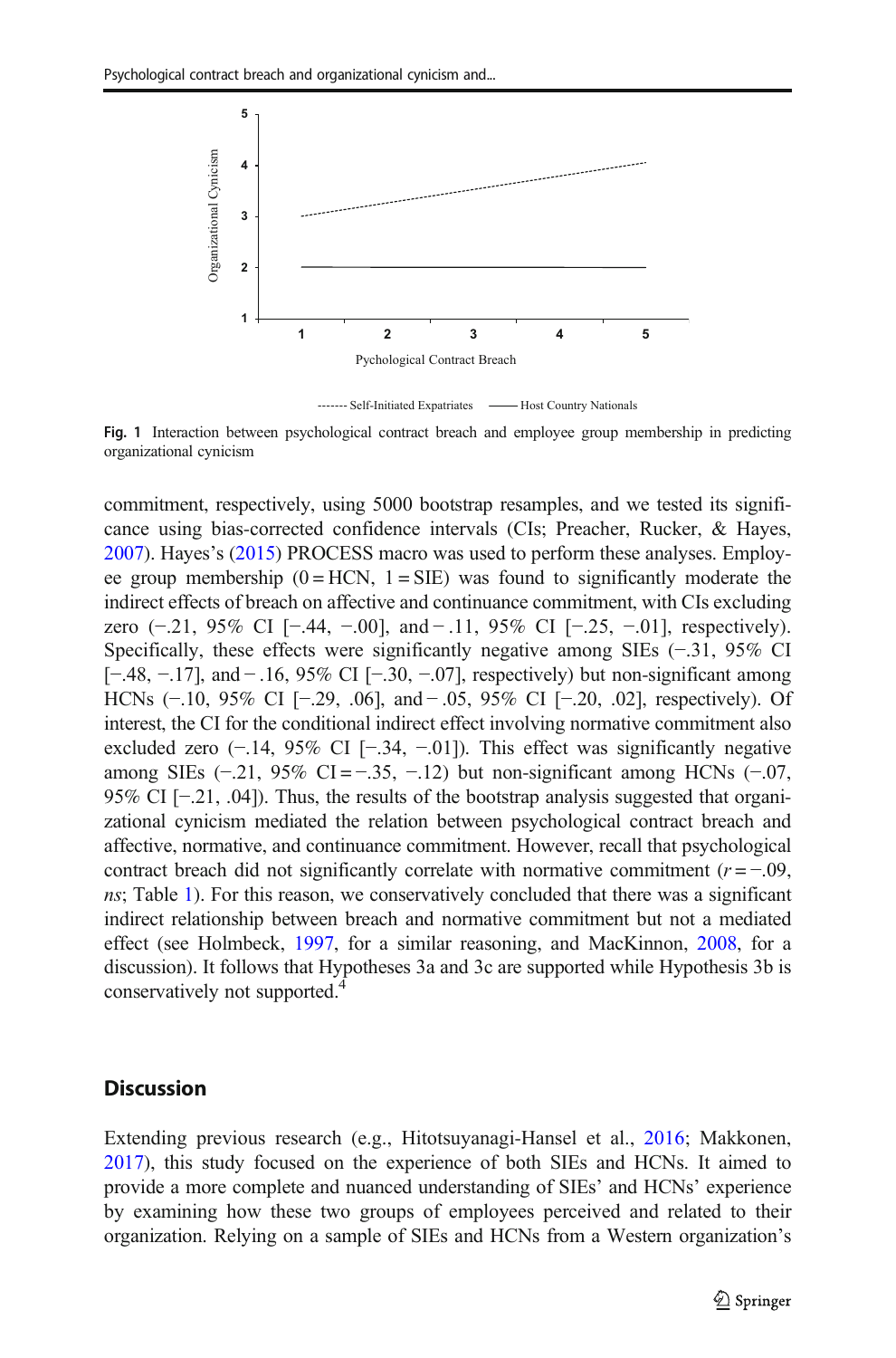operations in the Chinese and Malaysian transnational education sector, we showed that there were significant differences between SIEs and HCNs in terms of organizational cynicism and affective, normative, and continuance commitment. We also showed that employee group membership (i.e., SIE or HCN) moderated the relationship of psychological contract breach to organizational cynicism and, indirectly, of psychological contract breach to affective and continuance commitment. Findings, theoretical implications and future research directions are discussed below.

#### Summary of findings, theoretical implications and directions for future research

This study found that SIEs held significantly higher levels of organizational cynicism, and significantly lower levels of affective, normative, and continuance commitment than HCNs. These findings are consistent with COR theory and may be explained by resource-related differences between these employee groups in the context of the host country and the host organization (Hobfoll, [1989\)](#page-20-0). Indeed, SIEs, whose resources (e.g., tolerance of ambiguity and physical energy) are highly solicited and who do not possess certain resources needed to function effectively in the host country (e.g., local language skills, local knowledge and social networks), are more likely to experience resource depletion (Lee, [2005](#page-21-0); Suutari & Brewster, [2000](#page-22-0)). To protect and preserve the limited resources they possess, they should be more likely than HCNs to opt for lowresource investment coping strategies, hence show more organizational cynicism (Byrne & Hochwarter, [2008\)](#page-19-0). They should also be less likely than HCNs to invest resources in their relationship with the organization and to view it as beneficial for them, hence show less affective, normative, and continuance commitment (Meyer & Herscovitch, [2001](#page-21-0)). Future research based on COR theory should seek to identify which critical resources may help SIEs develop more positive views of, and attitudes towards their organization. For example, McDonnell and Scullion [\(2013\)](#page-21-0) suggest that social self-efficacy and achievement self-efficacy represent personal resources that SIEs can leverage to better adjust to the host country. It would therefore be interesting to examine if, through compensatory mechanisms, for instance, these resources help shield SIEs against organizational cynicism or build their organizational commitment. Researchers should explore these ideas in the future.

Contrary to our expectations, results suggest that SIEs and HCNs do not differ in the extent to which they perceive psychological contract breach. Still, results also show that SIEs reacted more negatively than HCNs to breach via increased organizational cynicism and, indirectly, lowered affective and continuance commitment. This pattern of findings indicates that the critical issue may not be the psychological contract of SIEs (vs. HCNs) or how breaches are perceived, but rather the process linking breach to its outcomes among these two groups of employees. For example, Tomprou, Rousseau, and Hansen's ([2015](#page-22-0)) post-violation model suggests that the ways in which individuals cope with breach affects its relationship to work outcomes and that strategies based on withdrawal (e.g., disengagement) are particularly conducive to deleterious outcomes. Because such strategies are not costly in the short-term and involve distancing oneself from the perceived threat (Suls & Fletcher, [1985](#page-22-0)), they should, consistent with COR theory principles (Hobfoll et al., [2018\)](#page-20-0), be more prevalent among SIEs than HCNs. Future research should explore this avenue.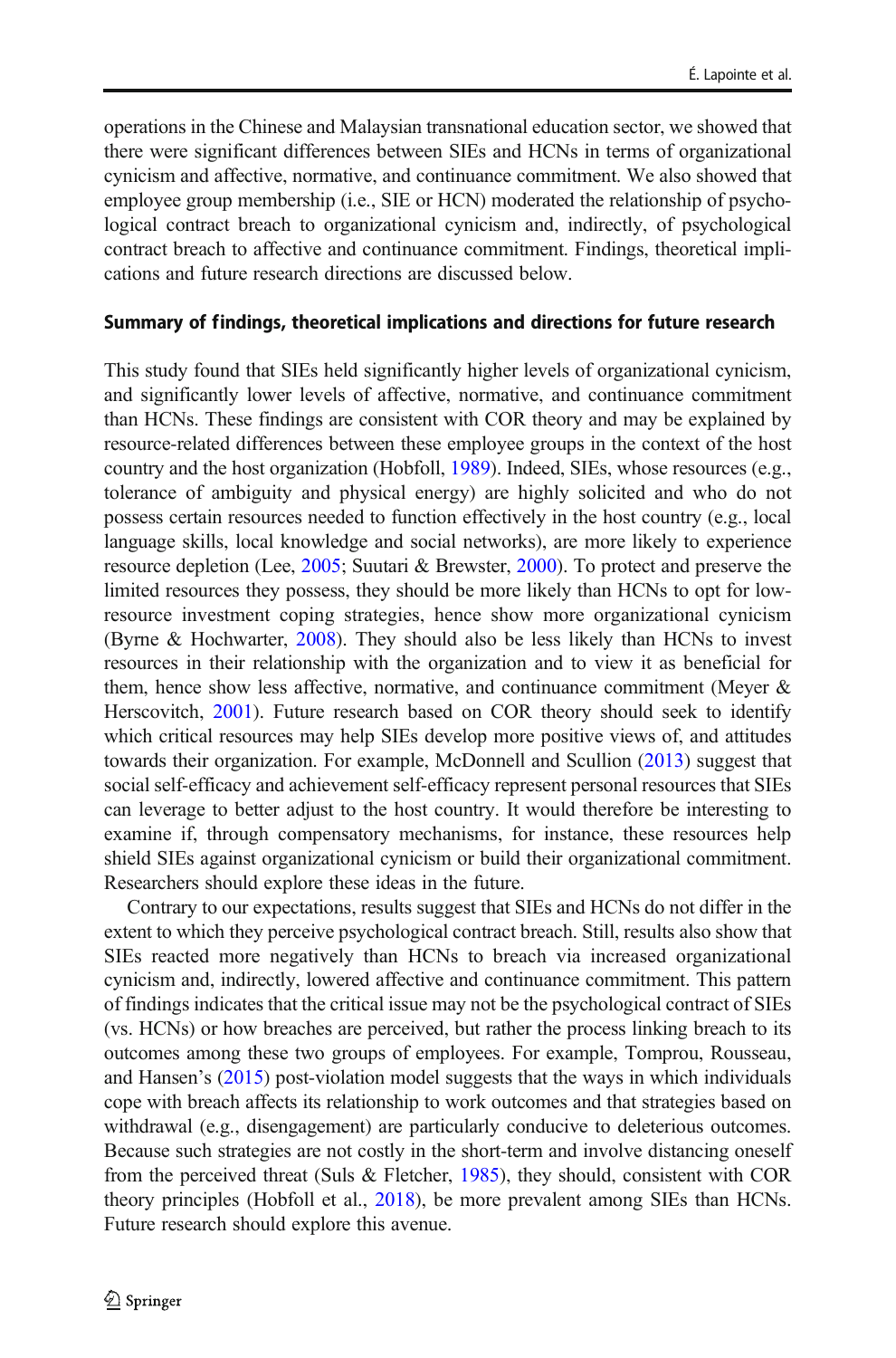In this study, we conservatively concluded that there was an indirect relationship between psychological contract breach and normative commitment but not a mediated effect, since the direct relationship between breach and normative commitment was non-significant. As suggested by Holmbeck ([1997](#page-20-0), p. 603), 'the mediator does not (and cannot) significantly "account" for the predictor-criterion relationship [in such a case] because there was not a significant relation between the predictor and the criterion in the first place'. However, MacKinnon (MacKinnon, [2008](#page-21-0); see also Hayes, [2017](#page-20-0)) argued that mediation can exist even when the overall relationship between a predictor and a criterion is non-significant. That would be the case when, under certain circumstances, the test of the mediated effect has more statistical power than the test of the overall relationship between the predictor and the criterion (MacKinnon, [2008](#page-21-0)). By extension, moderated mediation may also exist under some circumstances. We recommend that future research continues to explore the breach-normative commitment relationship to draw firmer conclusions about the pattern of the relationship between these two variables as well as the role played by organizational cynicism and other potential mediators.

#### Implications for practice

This study has implications for multinational organizations and organizations that aim to attract and retain global talents. Specifically, to effectively manage different groups of employees (i.e. HCNs vs. SIEs), organizations need to address the resource challenges that they respectively face. Our research suggests that SIEs are comparatively at a higher risk of resource depletion. As shown by the findings, this might make SIEs more likely to report organizational cynicism, and less likely to report affective, normative, and continuance commitment than HCNs. SIEs might also be more likely than HCNs to become cynical toward the organization and, indirectly, to show less affective and continuance commitment toward the organization, as a result of psychological contract breach. Thus, findings suggest that SIEs primarily need to access or develop appropriate resources, i.e., resources that will help them adjust and that will promote the development of positive perceptions and attitudes among them. Given that social support and positive work relationships contribute to buffer the deleterious effects of psychological contract breach, reduce organizational cynicism, promote organizational commitment, and help with expatriates' overall adjustment (e.g., Banks et al., [2014](#page-19-0); Caligiuri & Lazarova, [2002](#page-19-0); Dulac et al., [2008](#page-19-0); Morf et al., [2019;](#page-21-0) see also Hobfoll, Freedy, Lane, & Geller, [1990](#page-20-0), for a discussion of COR theory and social support), organizations should aim to foster the development of supportive relationships between SIEs and other employees. For instance, to develop local network resources, gatherings could be organized between SIEs and other employees, including managers, to get them the opportunity to know each other, and interact with one another. Mentoring programs could also be established to help SIEs develop important personal resources such as self-efficacy, which is known to promote, among other things, organizational commitment and SIEs' adjustment (Lauring & Selmer, [2014;](#page-21-0) Pillai & Williams, [2004](#page-21-0)). Regarding HCNs, our findings suggest that they compare favorably to SIEs. Yet, this does not mean that providing appropriate resources to HCNs is not necessary. As countries such as China and Malaysia are becoming more advanced economically, HCNs are likely to be employed in increasingly important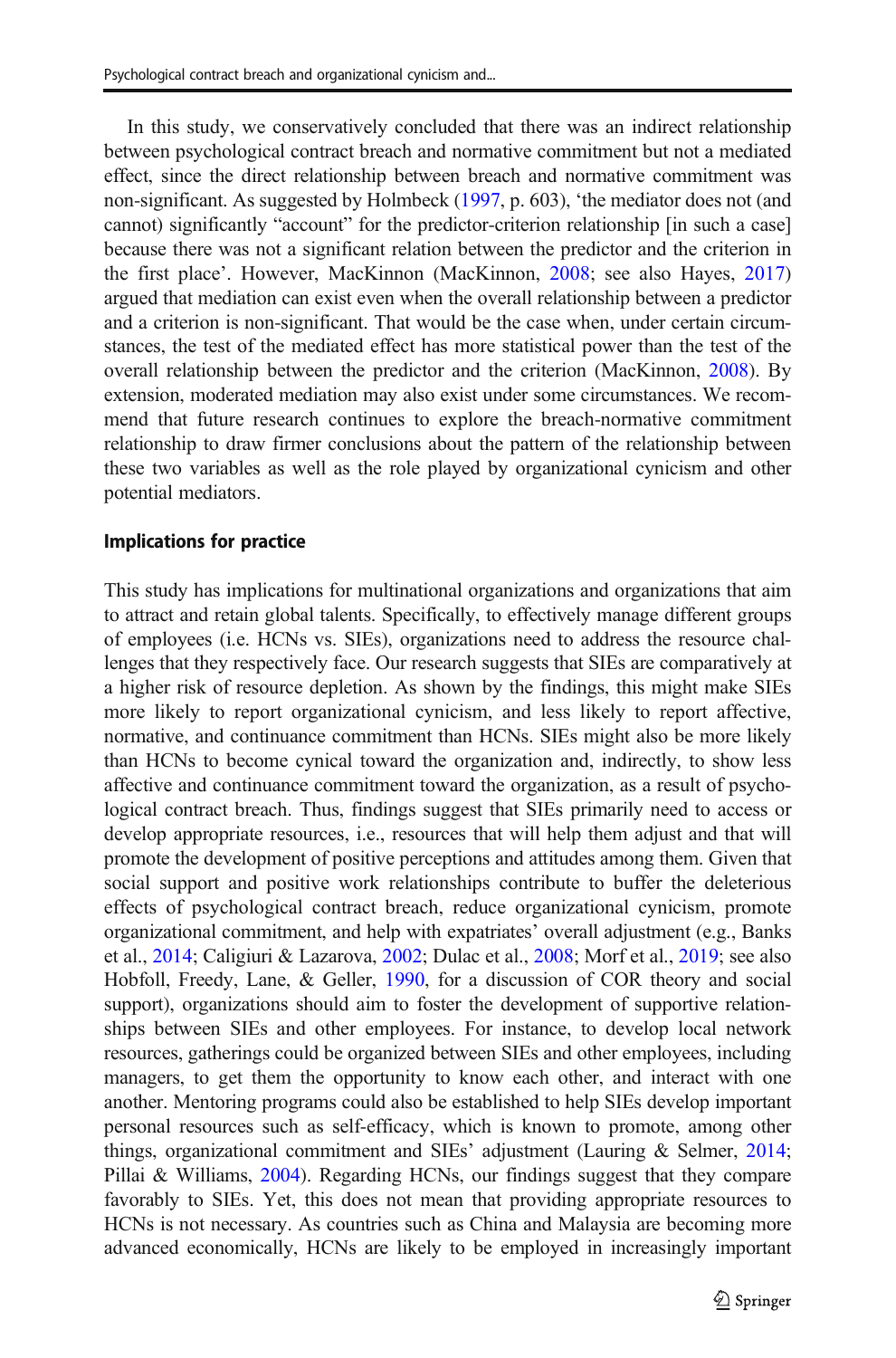roles for which expatriates would have been hired in the past (Harvey et al., [2001](#page-20-0); Toh & DeNisi, [2007\)](#page-22-0). Thus, organizations should proactively seek to do more for HCNs. Among other things, organizations should provide HCNs with career-related resources (e.g., career support and career mentoring or skill development programs), since these resources are likely to sustain positive perceptions and attitudes among them (Toh & DeNisi, [2003](#page-22-0)).

#### Limitations

First, self-reports were used, and data for organizational cynicism and commitment were gathered at the same point in time, which is a limitation (Cascio, [2012](#page-19-0)). However, because all variables capture perceptual and attitudinal constructs, collecting data from third parties does not seem appropriate. Moreover, the use of a time-lagged design contributes to alleviate concerns of common method variance. Second, no detailed sociodemographic information about the participants was collected due to confidentiality constraints imposed by the participating overseas operations. For instance, we were not allowed to collect information about the country of origin of SIEs. This means that we cannot say in which proportions our sample of SIEs include parent-country nationals (PCNs) vs. third country nationals (TCNs). Because these two subgroups might differ, because most research on expatriates reports the nationality of participants (Olsen & Martins, [2009](#page-21-0)) and because perceptions and attitudes can be shaped by sociocultural backgrounds (Waxin, [2004\)](#page-23-0), future research should control for this variable. Other variables that might shape SIEs' experience such as their motivations to work in the host country or their previous work experience should also be considered as controls in future research. In the same vein, other demographics (e.g., ethnicity, organizational rank, educational level) should be included in future research. Third, due to the small sample size, we decided not to perform country comparisons in testing our main hypotheses. We controlled for location to ensure that findings do not reflect differences between countries. We also reported, in a footnote, the results of the analyses conducted separately for the Chinese and Malaysian operations. The minor differences with the results of analyses conducted on the whole sample likely reflect a lack of statistical power. Note that the above limitations about the sample are somewhat mitigated by the fact that the theoretical framework used to develop hypotheses (i.e., COR theory) does not depend on national origin but rather on employees' group membership (i.e., SIE vs. HCN). Fourth, we acknowledge that SIEs and HCNs do not represent the only groups of employees within organizations, which can be much more diverse. Organizations can also employ, for example, corporate expatriates. Although corporate expatriates did not represent a significant group of employees in the overseas operations we collaborated with, we encourage researchers to examine, in the future, differences between corporate expatriates, SIEs, HCNs, and other significant groups. Finally, we acknowledge that the modest sample size and the fact that participants were from two Asian operations of a Western organization in the transnational education sector raises questions about generalizability. Yet, it should be noted that results are rather conservative since the small sample size makes it more difficult to attain statistical significance. We also believe that the insights gained about SIEs and HCNs in this study may apply to other industries and other developing countries. In relation to the last point, we need to point out that our research follows the tradition of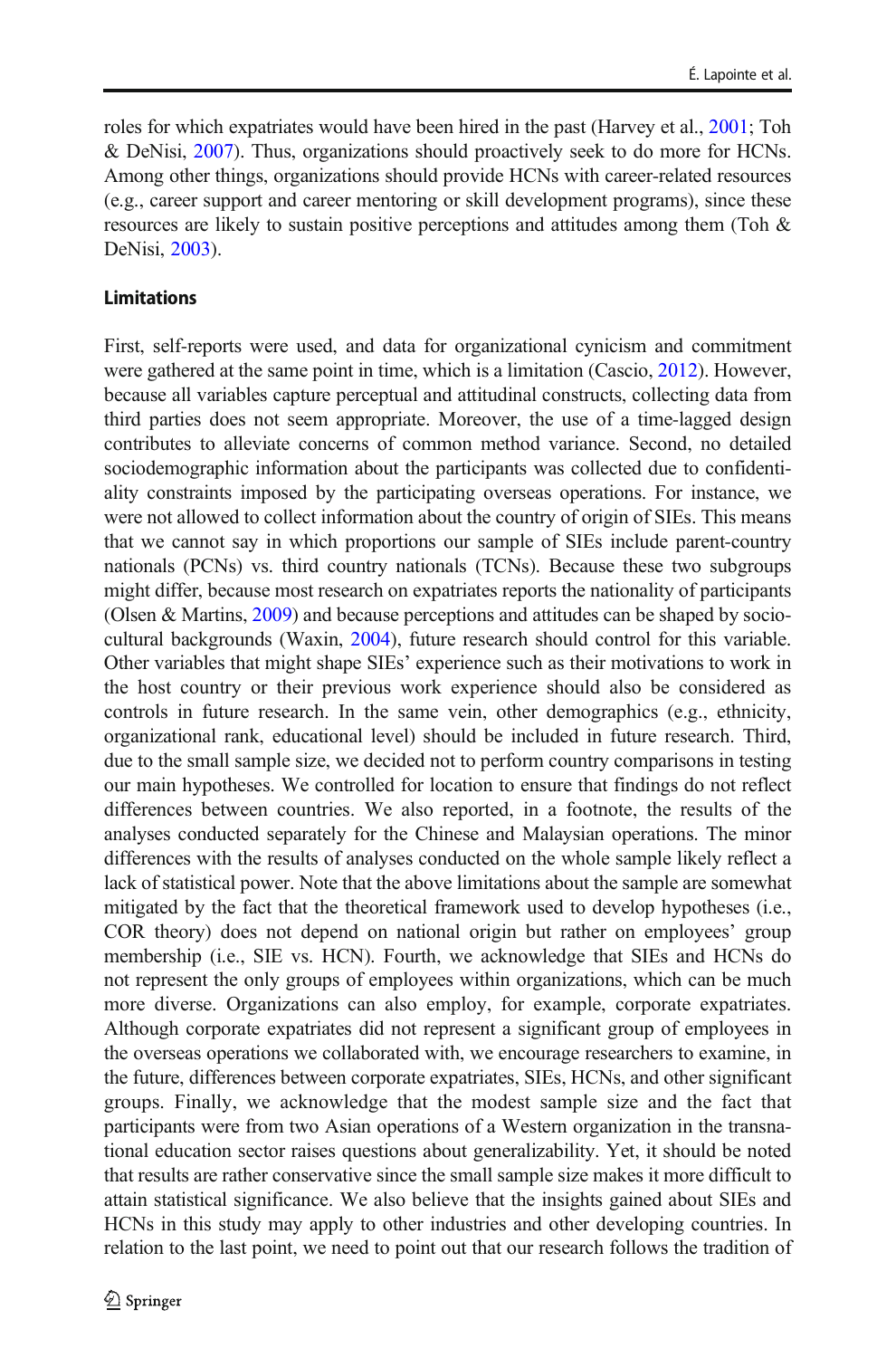<span id="page-18-0"></span>the SIE literature, which implicitly focuses on individuals who relocated from developed countries to developing countries and who do not intend to live permanently in the host country (Al Ariss, 2013). Our findings might not be generalizable to individuals who relocated from developing countries to developed countries, which are often researched by the migrant literature (Al Ariss, 2013). Replication of the findings in other samples and contexts is required.

## Conclusion

This study sought to better understand the experience of SIEs vs. HCNs by relying on COR theory as a theoretical framework. We argued that, as an indication that SIEs experience more resource depletion than HCNs, SIEs would demonstrate less favorable perceptions of, and attitudes toward their organization than HCNs. Findings from a two-wave study conducted with a sample of SIEs and HCNs employed in the Chinese and Malaysian transnational education sector generally supported this proposition. SIEs reported more organizational cynicism and less affective, normative, and continuance commitment than HCNs. The indirect relation between psychological contract breach and affective and continuance commitment was also stronger among SIEs than HCNs. We hope that this study will generate interest for the study of diverse groups of employees, and help practitioners acknowledge the importance of tailoring practices to the groups' particular needs.

Funding information Open Access funding provided by Norwegian Business School.

Open Access This article is licensed under a Creative Commons Attribution 4.0 International License, which permits use, sharing, adaptation, distribution and reproduction in any medium or format, as long as you give appropriate credit to the original author(s) and the source, provide a link to the Creative Commons licence, and indicate if changes were made. The images or other third party material in this article are included in the article's Creative Commons licence, unless indicated otherwise in a credit line to the material. If material is not included in the article's Creative Commons licence and your intended use is not permitted by statutory regulation or exceeds the permitted use, you will need to obtain permission directly from the copyright holder. To view a copy of this licence, visit [http://creativecommons.org/licenses/by/4.0/](https://doi.org/).

## References

- Abraham, R. 2000. Organizational cynicism: Bases and consequences. Genetics, Social, and General Psychology Monographs, 126(3): 269–292.
- Aguinis, H., Beaty, J. C., Boik, R. J., & Pierce, C. A. 2005. Effect size and power in assessing moderating effects of categorical variables using multiple regression: A 30-year review. Journal of Applied Psychology, 90(1): 94–107.
- Aiken, L. S., & West, S. G. 1991. Multiple regression: Testing and interpreting interactions. Thousand Oaks, CA: Sage.
- Al Ariss, A. 2013. Ethnic minority migrants or self-initiated expatriates? In Andresen, M., Al Ariss, A., & Walther, M. (Eds.) Self-initiated expatriation: Individual, organizational, and national perspectives: 235– 241. New York, NY. Routledge.
- Altman, Y., & Baruch, Y. 2013. Global self-initiated corporate careerists: What drives them and implications for HRM. In V. Vaiman, & A. Haslberger (Eds.). Talent management of self-initiated expatriates: 19-29. London, UK: Palgrave Macmillan.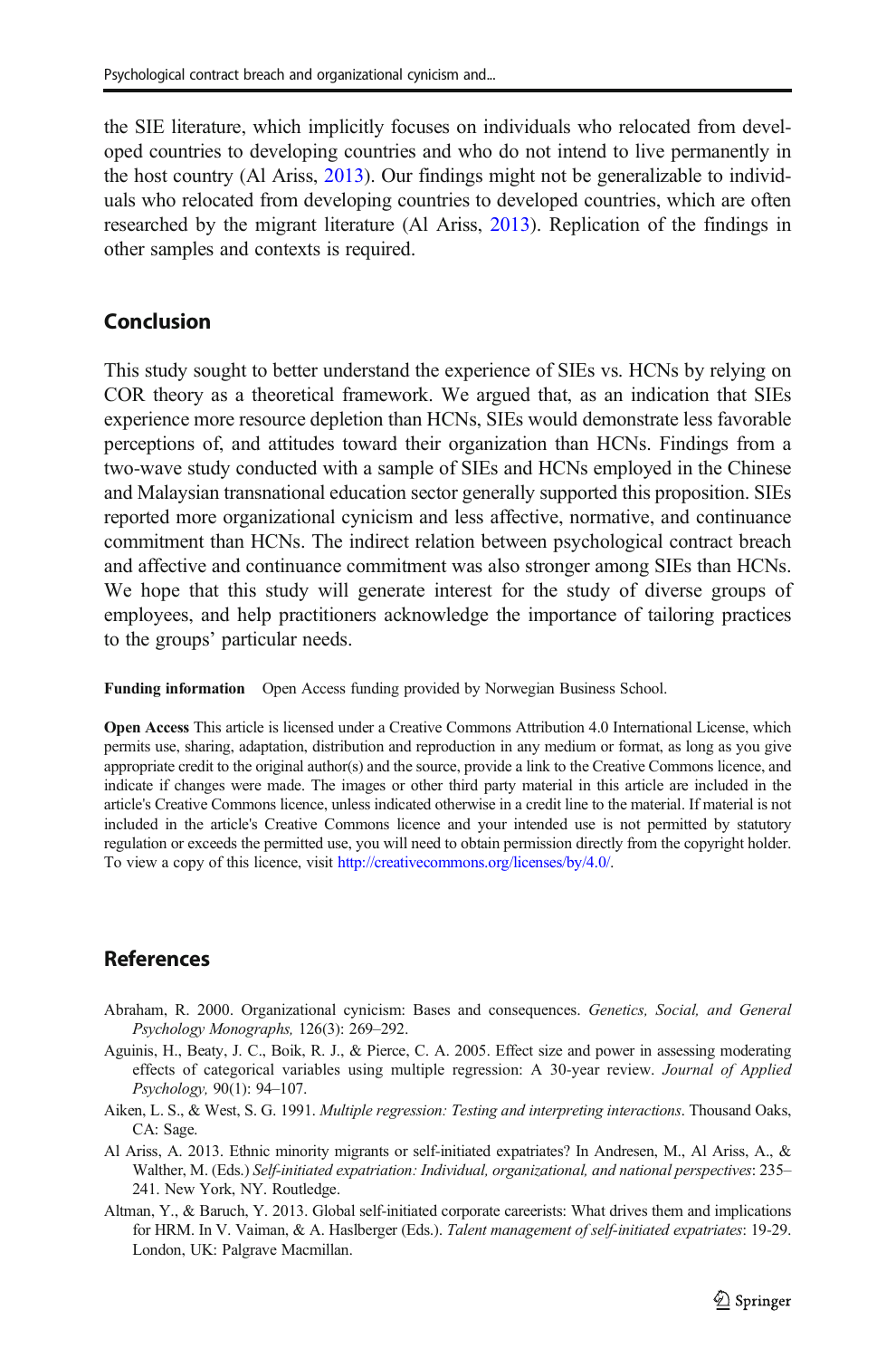- <span id="page-19-0"></span>Andersen, N. 2019. Mapping the expatriate literature: A bibliometric review of the field from 1998 to 2017 and identification of current research fronts. International Journal of Human Resource Management. Advance online publication. https://doi.org/10.1080/09585192.2019.1661267
- Andersson, L. M. 1996. Employee cynicism: An examination using a contract violation framework. Human Relations, 49(11): 1395–1418.
- Bal, P. M., De Lange, A. H., Jansen, P. G. W., & Van Der Velde, M. E. G. 2008. Psychological contract breach and job attitudes: A meta-analysis of age as a moderator. Journal of Vocational Behavior, 72(1): 143–158.
- Banks, G. C., Batchelor, J. H., Seers, A., O'Boyle Jr, E. H., Pollack, J. M., & Gower, K. 2014. What does team–member exchange bring to the party? A meta-analytic review of team and leader social exchange. Journal of Organizational Behavior, 35(2): 273–295.
- Bentein, K., Vandenberg, R. J., Vandenberghe, C., & Stinglhamber, F. 2005. The role of change in the relationship between commitment and turnover: A latent growth modeling approach. Journal of Applied Psychology, 90(3): 468–482.
- Bhaskar-Shrinivas, P., Harrison, D. A., Shaffer, M., & Luk, D. M. 2005. Input-based and time-based models of international adjustment: Meta-analytic evidence and theoretical extensions. Academy of Management Journal, 48(2): 257–281.
- Brookfield Global Relocation Services. 2016. 2016 Global mobility trends survey. http://globalmobilitytrends. bgrs.com/, .
- Byrne, Z. S., & Hochwarter, W. A. 2008. Perceived organizational support and performance: Relationships across levels of organizational cynicism. Journal of Managerial Psychology, 23(1): 54–72.
- Caligiuri, P. M., & Lazarova, M. B. 2002. A model for the influence of social interaction and social support on female expatriates' cross-cultural adjustment. International Journal of Human Resource Management, 13(5): 761–772.
- Cascio, W. F. 2012. Methodological issues in international HR management research. International Journal of Human Resource Management, 23(12): 2532–2545.
- Chen, F., Curran, P. J., Bollen, K. A., Kirby, J., & Paxton, P. 2008. An empirical evaluation of the use of fixed cutoff points in RMSEA test statistic in structural equation models. Sociological Methods & Research, 36(4): 462–494.
- Chen, Y. P., & Shaffer, M. A. 2017. The influences of perceived organizational support and motivation on self-initiated expatriates' organizational and community embeddedness. Journal of World Business, 52(2): 197–208.
- Collings, D. G., Scullion, H., & Morley, M. J. 2007. Changing patterns of global staffing in the multinational enterprise: Challenges to the conventional expatriate assignment and emerging alternatives. Journal of World Business, 42(2): 198–213.
- Conway, N., Guest, D., & Trenberth, L. 2011. Testing the differential effects of changes in psychological contract breach and fulfillment. Journal of Vocational Behavior, 79(1): 267–276.
- Coyle-Shapiro, J. A. M., Costa, S. P., Doden, W., & Chang, C. 2019. Psychological contracts: Past, present, and future. Annual Review of Organizational Psychology and Organizational Behavior, 6(1), 145–169.
- Crawford, E. R., LePine, J. A., & Rich, B. L. 2010. Linking job demands and resources to employee engagement and burnout: A theoretical extension and meta-analytic test. Journal of Applied Psychology, 95(5): 834–848.
- Dean, J. W., Brandes, P., & Dharwadkar, R. 1998. Organizational cynicism. Academy of Management Review, 23(2): 341–352.
- Dowling, P., Festing, M., & Engle, A. 2008. International human resource management: Managing people in a multinational context. Melbourne, Australia: Tomsons.
- Dulac, T., Coyle-Shapiro, J. A.-M., Henderson, D. J., & Wayne, S. J. 2008. Not all responses to breach are the same: The interconnection of social exchange and psychological contract processes in organizations. Academy of Management Journal, 51(6): 1079–1098.
- Froese, F. J. 2012. Motivation and adjustment of self-initiated expatriates: The case of expatriate academics in South Korea. International Journal of Human Resource Management, 23(6): 1095–1112.
- Gkorezis, P., Georgiou, L., & Theodorou, M. 2018. High-performance work practices and nurses' intention to leave: The mediating role of organizational cynicism and the moderating role of human resource management-related educational background. International Journal of Human Resource Management, 29(3): 465–484.
- Goodman, J. S., & Blum, T. C. 1996. Assessing the non-random sampling effects of subject attrition in longitudinal research. Journal of Management, 22(4): 627–652.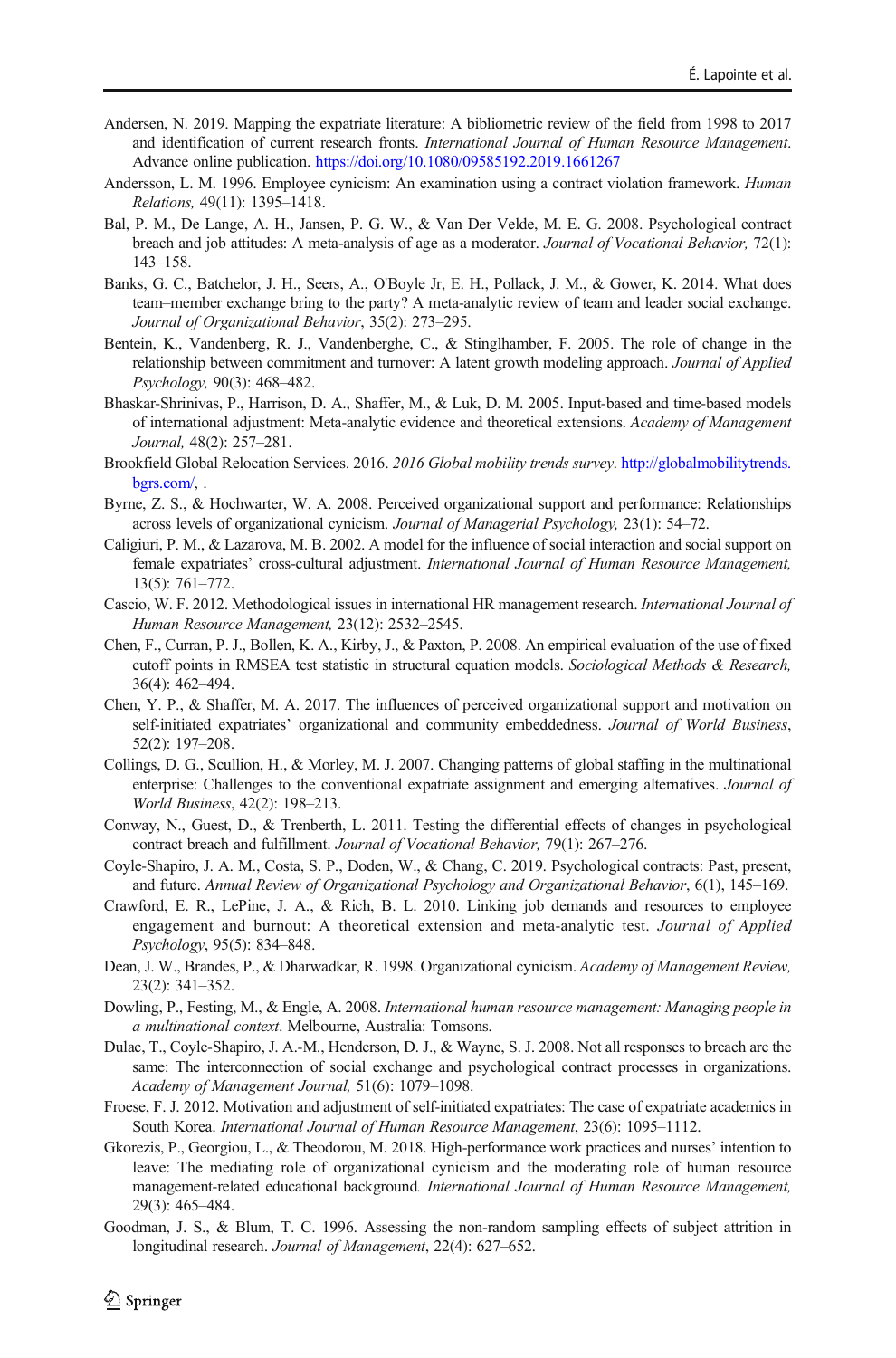- <span id="page-20-0"></span>Halbesleben, J. R. B., Harvey, J. & Bolino, M. C. 2009. Too engaged? A conservation of resources view of the relationship between work engagement and work interference with family. Journal of Applied Psychology, 94(6): 1452–1465.
- Halbesleben, J. B. R., Neveu, J. P., Paustian-Underdahl, S. C., & Westman, M. 2014. Getting to the "COR": Understanding the role of resources in conservation of resources theory. Journal of Management, 40(5): 1334–1364.
- Halim, H., Bakar, H. A., & Mohamad, B. 2014. Expatriate adjustment: Validating multicultural personality trait among self-initiated academic expatriates. Procedia - Social and Behavioral Sciences, 155: 123–129.
- Harvey, M., Speier, C., & Novecevic, M. M. 2001. A theory-based framework for strategic global human resource staffing policies and practices. International Journal of Human Resource Management, 12(6): 898–915.
- Haslberger, A., & Vaiman, V. 2013. Self-initiated expatriates: A neglected source of the global talent flow. In V. Vaiman, & A. Haslberger (Eds.). Talent management of self-initiated expatriates: 1-15. London, UK: Palgrave Macmillan.
- Hassan, A., & Hashim, J. 2011. Role of organizational justice in determining work outcomes of national and expatriate academic staff in Malaysia. International Journal of Commerce and Management, 21(1): 82-93.
- Hayes, A. F. 2015. An index and test of linear moderated mediation. Multivariate Behavioral Research, 50(1): 1–22.
- Hayes, A. F. 2017. Introduction to mediation, moderation, and conditional process analysis: A regressionbased approach. New York, NY: Guilford.
- Hitotsuyanagi-Hansel, A., Froese, F. J., & Pak, Y. S. 2016. Lessening the divide in foreign subsidiaries: The influence of localization on the organizational commitment and turnover intention of host country nationals. International Business Review, 25(2): 569–578.
- Hobfoll, S. E. 1989. Conservation of resources: A new attempt at conceptualizing stress. American Psychologist, 44(3): 513–524.
- Hobfoll, S. E., Freedy, J., Lane, C., & Geller, P. 1990. Conservation of social resources: Social support resource theory. Journal of Social and Personal Relationships, 7(4): 465–478.
- Hobfoll, S. E., Halbesleben, J., Neveu, J. P., & Westman, M. 2018. Conservation of resources in the organizational context: The reality of resources and their consequences. Annual Review of Organizational Psychology and Organizational Behavior, 5(1): 103–128.
- Hobfoll, S. E., & Shirom, A. 2001. Conservation of resources theory: Applications to stress and management in the workplace. In R. T. Golembiewski (Ed.). Handbook of organizational behavior: pp. 57–80. New York, NY: Marcel Dekker.
- Holmbeck G. N. 1997. Toward terminological, conceptual, and statistical clarity in the study of mediators and moderators: Examples from the child-clinical and pediatric psychology literatures. Journal of Consulting and Clinical Psychology, 65(4): 599–610.
- Hu, L.-T., & Bentler, P. M. 1999. Cutoff criteria for fit indexes in covariance structure analysis: Conventional criteria versus new alternatives. Structural Equation Modeling, 6(1): 1–55.
- Johnson, J. L., & O'Leary-Kelly, A. M. 2003. The effects of psychological contract breach and organizational cynicism: Not all social exchange violations are created equal. Journal of Organizational Behavior, 24(5): 627–647.
- Kenny, D. A., Kaniskan, B., & McCoach, D. B. 2015. The performance of RMSEA in models with small degrees of freedom. Sociological Methods & Research, 44(3): 486–507.
- Kiazad, K., Seibert, S. E., & Kraimer, M. L. 2014. Psychological contract breach and employee innovation: A conservation of resources perspective. Journal of Occupational and Organizational Psychology, 87(3): 535–556.
- Kraimer, M., Bolino, M., & Mead, B. 2016. Themes in expatriate and repatriate research over four decades: What do we know and what do we still need to learn? Annual Review of Organizational Psychology and Organizational Behavior, 3(1): 83–109.
- Kraimer, M. L., Takeuchi, R., & Frese, M. 2014. The global context and people at work: Special issue introduction. Personnel Psychology, 67(1): 5–21.
- Kraimer, M. L., Wayne, S. J., & Jaworski, R. A. 2001. Sources of support and expatriate performance: The mediating role of expatriate adjustment. Personnel Psychology, 54(1): 71–99.
- Lapointe, E., Vandenberghe, C., & Boudrias, S. 2013. Psychological contract breach, affective commitment to organization and supervisor, and newcomer adjustment: A three-wave moderated mediation model. Journal of Vocational Behavior, 83(3): 528–538.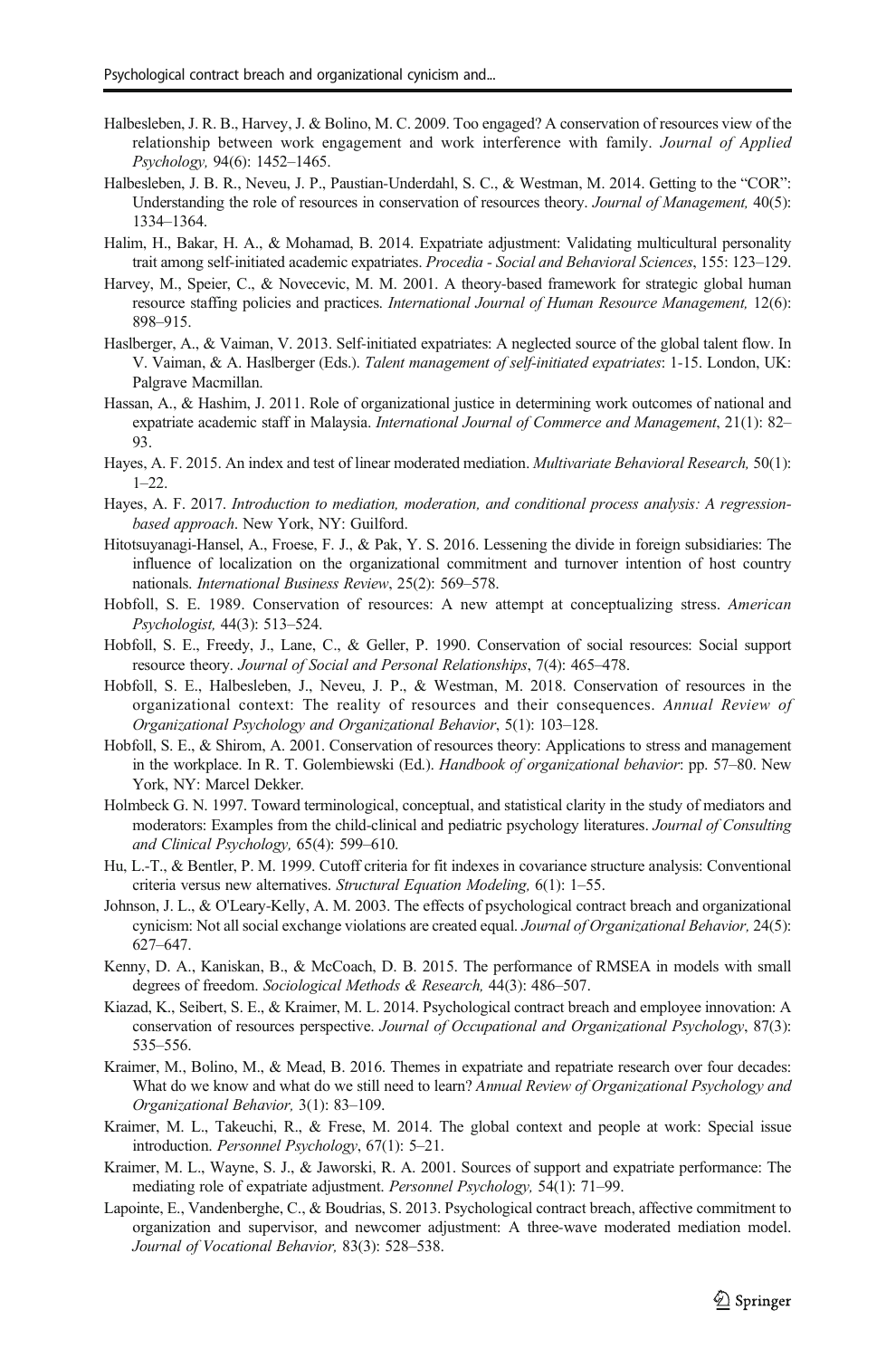- <span id="page-21-0"></span>Lapointe, E., Vandenberghe, C., & Panaccio, A. 2011. Organizational commitment, organization-based selfesteem, emotional exhaustion and turnover: A conservation of resources perspective. Human Relations, 64(12): 1609–1631.
- Lauring, J., & Selmer, J. 2014. Global mobility orientation and the success of self-initiated expatriates in greater China. Asia Pacific Business Review, 20(4): 523–540.
- Lazarova, M., Westman, M., & Shaffer, M. A. 2010. Elucidating the positive side of the work-family interface on international assignments: A model of expatriate work and family performance. Academy of Management Review, 35(1): 93–117.
- Lee, C. H. 2005. A study of underemployment among self-initiated expatriates. Journal of World Business, 40(2): 172–187.
- Lorinkova, N. M., & Perry, S. J. 2017. When is empowerment effective? The role of leader-leader exchange in empowering leadership, cynicism, and time theft. Journal of Management, 43(5): 1631–1654.
- MacKinnon, D. P. 2008. Introduction to statistical mediation analysis. Mahwah, NJ: Erlbaum.
- Makkonen, P. 2016. Career self-management behaviour of Western self-initiated expatriates in local organizations in China. International Journal of Human Resource Management, 27(11): 1135–1157.
- Makkonen, P. 2017. The employability of newcomer self-initiated expatriates in China: An employers' perspective. Asia Pacific Journal of Human Resources, 55(4): 498–515.
- Mayo, M., & Mallin, M. L. 2010. The impact of sales failure on attributions made by "resource-challenged" and "resource-secure" salespeople. Journal of Marketing Theory & Practice, 18(3): 233–247.
- McDonnell, A., & Scullion, H. 2013. Self-initiated expatriate's adjustment: A neglected terrain. In V. Vaiman, & A. Haslberger (Eds.). Talent management of self-initiated expatriates: 136-155. London, UK: Palgrave Macmillan.
- McNulty, Y. 2013. Are self-initiated expatriates born or made? Exploring the relationship between SIE orientation and individual ROI. In V. Vaiman, & A. Haslberger (Eds.). Talent management of selfinitiated expatriates: 30–58. London, UK: Palgrave Macmillan.
- Meyer, J. P., & Allen, N. J. 1991. A three-component conceptualization of organizational commitment. Human Resource Management Review, 1(1): 61–89.
- Meyer, J. P., Allen, N. J., & Smith, C. A. 1993. Commitment to organizations and occupations: Extension and test of a three-component conceptualization. Journal of Applied Psychology, 78(4): 538–551.
- Meyer, J. P., & Herscovitch, L. 2001. Commitment in the workplace: Toward a general model. *Human* Resource Management Review, 11(3): 299–326.
- Meyer, J. P., Stanley, D. J., Herscovitch, L., & Topolnytsky, L. 2002. Affective, continuance, and normative commitment to the organization: A meta-analysis of antecedents, correlates, and consequences. Journal of Vocational Behavior, 61(1): 20–52.
- Morf, M., Bakker, A. B., & Feierabend, A. 2019. Bankers closing idiosyncratic deals: Implications for organisational cynicism. Human Resource Management Journal, 29(4): 585–599.
- Morrison, E. W., & Robinson, S. L. 1997. When employees feel betrayed: A model of how psychological contract violation develops. Academy of Management Review, 22(1): 226–256.
- Muthen, L. K., & Muthen, B. O. 2011. MPLUS (version 6.12) [computer software]. Los Angeles, CA: Muthen & Muthen.
- O'Donohue, W., Hutchings, K., & Hansen, S. D. 2018. Psychological contracts: Enhancing understanding of the expatriation experience. International Journal of Human Resource Management, 29(8): 1379–1401.
- Olsen, J. E., & Martins, L. L. 2009. The effects of expatriate demographic characteristics on adjustment: A social identity approach. Human Resource Management, 48(2): 311–328.
- Parzefall, M-R., & Coyle-Shapiro, J. A.-M. 2011. Making sense of psychological contract breach. Journal of Managerial Psychology, 26(1): 12–27.
- Perera, H. K., Chew, E. Y. T., & Nielsen, I. 2017. A psychological contract perspective of expatriate failure. Human Resource Management, 56(3): 479–499.
- Pfrombeck, J., Doden, W., Grote, G., & Feierabend, A. 2020. A study of organizational cynicism and how it is affected by social exchange relationships at work. Journal of Occupational and Organizational Psychology. Advanced online publication. https://doi.org/10.1111/joop.12306
- Pillai, R., & Williams, E. A. 2004. Transformational leadership, self-efficacy, group cohesiveness, commitment, and performance. Journal of Organizational Change Management, 17(2): 144–159.
- Powell, D. M., & Meyer, J. P. 2004. Side-bet theory and the three-component model of organizational commitment. Journal of Vocational Behavior, 65(1): 157–177.
- Preacher, K. J., Rucker, D. D., & Hayes, A. F. 2007. Addressing moderated mediation hypotheses: Theory, methods, and prescriptions. Multivariate Behavioral Research, 42(1): 185–227.
- Ramalu, S. S., Subramaniam, C., & Nadarajah, G. 2017. Self-initiated expatriate academic performance in Malaysian universities. International Journal of Business & Management Science, 7(2): 171–194.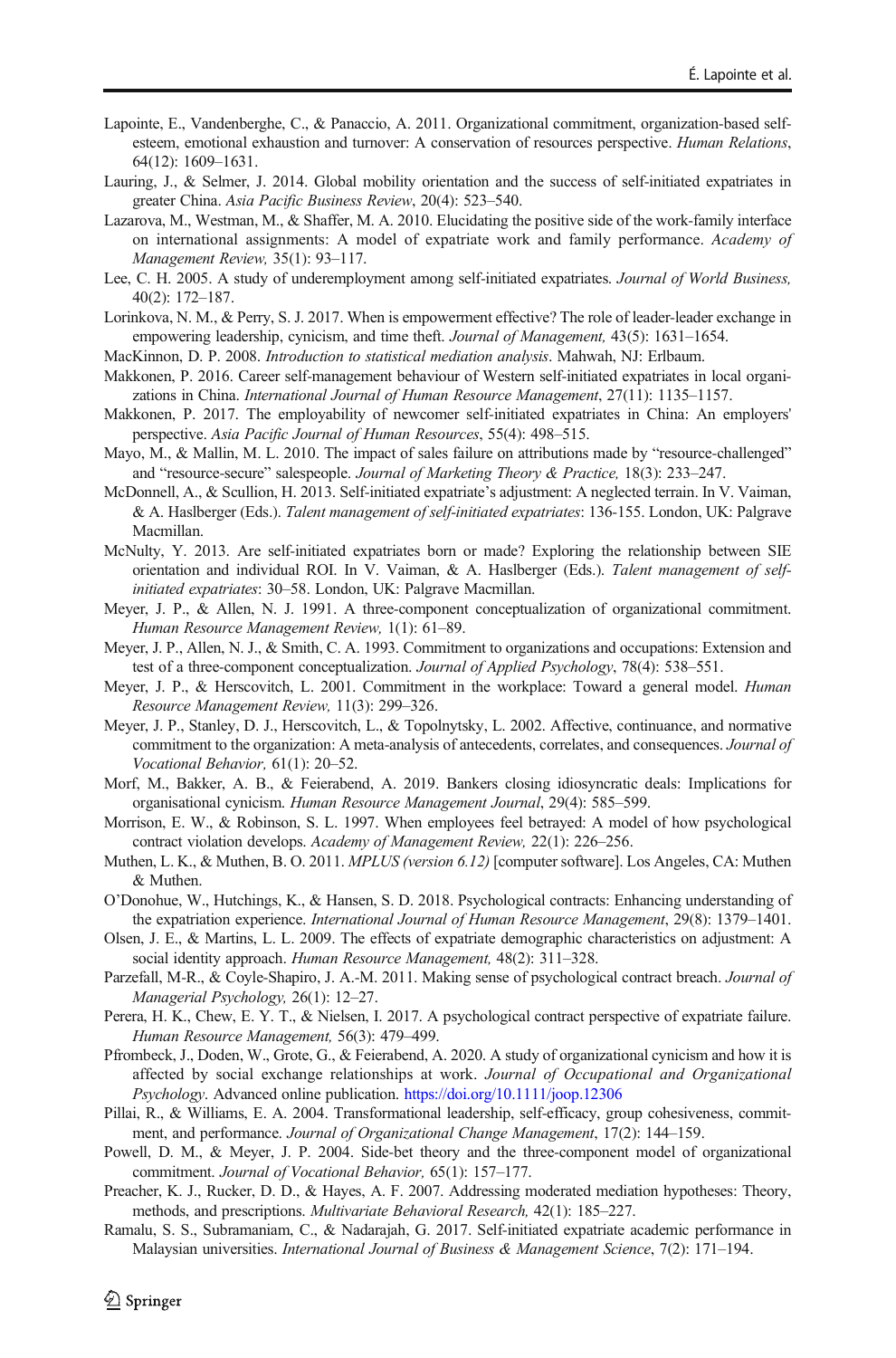- <span id="page-22-0"></span>Reiche, B. S. 2007. The effect of international staffing practices on subsidiary staff retention in multinational corporations. International Journal of Human Resource Management, 18(4): 523–536.
- Richards, D. 1996. Strangers in a strange land: Expatriate paranoia and the dynamics of exclusion. International Journal of Human Resource Management, 7(2): 553–571.
- Richardson, C., & Ng, K. H. 2019. No place like home? Self-initiated expatriates in their ancestral homeland. Asia Pacific Journal of Human Resources. Advance online publication. https://doi.org/10.1111/1744- 7941.12242
- Richardson, C., & Wong, H.-W. 2018. Expatriate academics in Malaysia: Motivation, adjustment, and retention. Journal of Management Development, 37(3): 299–308.
- Robinson, S. L., & Morrison, E. W. 2000. The development of psychological contract breach and violation: A longitudinal study. Journal of Organizational Behavior, 21(5): 526–546.
- Rousseau, D. M., Hansen, S. D., & Tomprou, M. 2018. A dynamic phase model of psychological contract processes. Journal of Organizational Behavior, 39(9): 1081–1098.
- Selmer, J., Andersen, M., & Cerdin, J.-L. 2017. Self-initiated expatriates. In Y. McNulty, & J. Selmer (Eds.). Research handbook of expatriates: 187–201. Cheltenham, UK: Edward Elgar.
- Selmer, J., & Lauring, J. 2014. Self-initiated expatriates: An exploratory study of adjustment of adult thirdculture kids vs. adult mono-culture kids. Cross Cultural Management: An International Journal, 21(4): 422–436.
- Shaffer, M. A., & Harrison, D. A. 1998. Expatriates' psychological withdrawal from international assignments: Work, non-work and family influences. Personnel Psychology, 51(1): 87–118.
- Shaffer, M. A., Kraimer, M. L., Chen, Y.-P., & Bolino, M. C. 2012. Choices, challenges, and career consequences of global work experiences. Journal of Management, 38(4): 1282–1327.
- Shen, Y., & Kram, K. E. 2011. Expatriates' developmental networks: Network diversity, base, and support functions. Career Development International, 16(6): 528–552.
- Singh, S. K., Pereira, V. E., Mellahi, K., & Collings, D. G. 2019. Host country nationals characteristics and willingness to help self-initiated expatriates in the UAE. International Journal of Human Resource Management. Advance online publication. https://doi.org/10.1080/09585192.2018.1547778
- Suls, J., & Fletcher, B. 1985. The relative efficacy of avoidant and non-avoidant coping strategies: A metaanalysis. Health Psychology, 4(3): 249–288.
- Suutari, V., & Brewster, C. 2000. Making their own way: International experience through self-initiated foreign assignments. Journal of World Business, 35(4): 417–436.
- Suutari, V., Brewster, C., Makela, L., Dickmann, M., & Tornikoski, C. 2018. The effect of international work experience on the career success of expatriates: A comparison of assigned and self-initiated expatriates. Human Resource Management, 57(1): 37–54.
- Tang, A. D., Chang, M.-L., & Cheng, C.-F. 2017. Enhancing knowledge sharing from self-initiated expatriates in Vietnam: The role of internal marketing and work-role adjustment in an emerging economy. Asia Pacific Business Review, 23(5): 677–696.
- Tarique, I., Schuler, R., & Gong, Y. 2006. A model of multinational enterprise subsidiary staffing composition. International Journal of Human Resource Management, 17(2): 207–224.
- Taylor, S. E., & Fiske, S. T. 1978. Salience, attention, and attribution: Top of the head phenomena. In L. Berkowitz (Ed.). Advances in experimental social psychology, vol. 11: 249–288. New York, NY: Academic Press.
- Ten Brummelhuis, L. L., & Bakker, A. B. 2012. A resource perspective on the work–home interface: The work-home resources model. American Psychologist, 67(7): 545–556.
- Tharenou, P. 2013. Self-initiated expatriates: An alternative to company-assigned expatriates? Journal of Global Mobility, 1(3): 336–356.
- Tharenou, P. 2015. Researching expatriate types: The quest for rigorous methodological approaches. Human Resource Management Journal, 25(2): 149–165.
- Toh, S. M., & DeNisi, A. S. 2003. Host country national (HCN) reactions to expatriate pay policies: A proposed model and some implications. Academy of Management Review, 28(4): 606–621.
- Toh, S. M., & DeNisi, A. S. 2007. Host country nationals as socializing agents: A social identity approach. Journal of Organizational Behavior, 28(3): 281–301.
- Tomprou, M., Rousseau, D. M., & Hansen, S. D. 2015. The psychological contracts of violation victims: A post-violation model. Journal of Organizational Behavior, 36(4): 561–581.
- Vance, C. M., Vaiman, V., & Andersen, T. 2009. The vital liaison role of host country nationals in MNC knowledge management. Human Resource Management, 48(4): 649–659.
- Vandenberghe, C., Panaccio, A., & Ben Ayed, A. K. 2011. Continuance commitment and turnover: Examining the moderating role of negative affectivity and risk aversion. Journal of Occupational and Organizational Psychology, 84(2): 403–424.